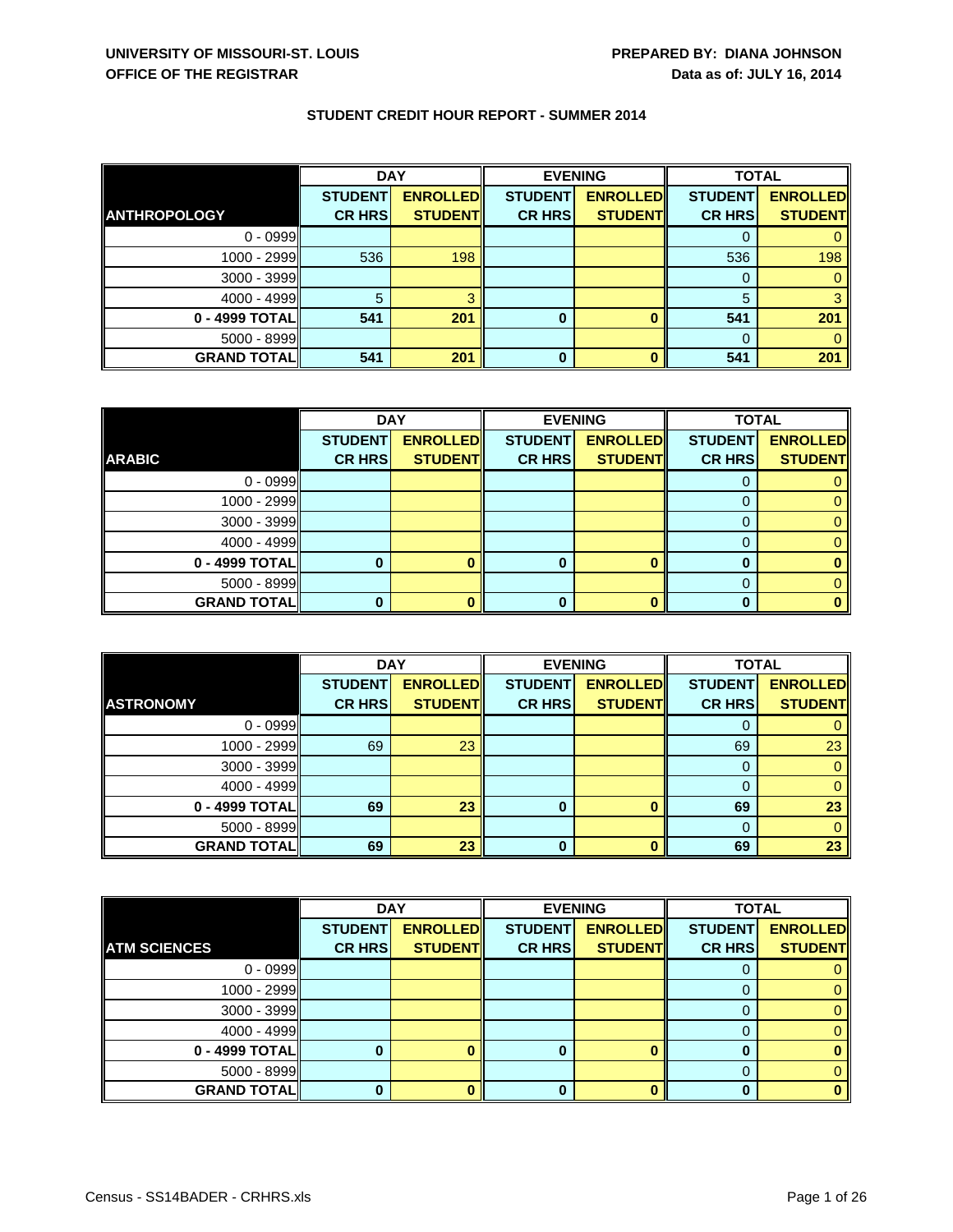|                    | <b>DAY</b>     |                 | <b>EVENING</b> |                 | <b>TOTAL</b>   |                 |
|--------------------|----------------|-----------------|----------------|-----------------|----------------|-----------------|
|                    | <b>STUDENT</b> | <b>ENROLLED</b> | <b>STUDENT</b> | <b>ENROLLED</b> | <b>STUDENT</b> | <b>ENROLLED</b> |
| <b>BIOLOGY</b>     | <b>CR HRS</b>  | <b>STUDENT</b>  | <b>CR HRS</b>  | <b>STUDENT</b>  | <b>CR HRS</b>  | <b>STUDENT</b>  |
| $0 - 0999$         |                |                 |                |                 |                |                 |
| 1000 - 2999        | 263            | 75              |                |                 | 263            | 75              |
| $3000 - 3999$      | 264            | 88              |                |                 | 264            | 88              |
| $4000 - 4999$      | 61             | 31              | 63             | 21              | 124            | 52              |
| $0 - 4999$ TOTAL   | 588            | 194             | 63             | 21              | 651            | 215             |
| $5000 - 8999$      | 18             | 10              |                |                 | 18             | 10 <sup>°</sup> |
| <b>GRAND TOTAL</b> | 606            | 204             | 63             | 21              | 669            | 225             |

|                    | <b>DAY</b>     |                 | <b>EVENING</b> |                 | <b>TOTAL</b>   |                 |
|--------------------|----------------|-----------------|----------------|-----------------|----------------|-----------------|
|                    | <b>STUDENT</b> | <b>ENROLLED</b> | <b>STUDENT</b> | <b>ENROLLED</b> | <b>STUDENT</b> | <b>ENROLLED</b> |
| <b>CHEMISTRY</b>   | <b>CR HRS</b>  | <b>STUDENT</b>  | <b>CR HRS</b>  | <b>STUDENT</b>  | <b>CR HRS</b>  | <b>STUDENT</b>  |
| $0 - 0999$         |                |                 |                |                 |                |                 |
| $1000 - 2999$      | 379            | 101             | 384            | 128             | 763            | 229             |
| $3000 - 3999$      | 10             |                 |                |                 | 10             |                 |
| $4000 - 4999$      |                |                 | 63             | 21              | 63             | 21              |
| $0 - 4999$ TOTAL   | 389            | 108             | 447            | 149             | 836            | 257             |
| $5000 - 8999$      | 59             | 44              |                |                 | 59             | 44              |
| <b>GRAND TOTAL</b> | 448            | 152             | 447            | 149             | 895            | 301             |

|                               | <b>DAY</b>     |                 |                | <b>EVENING</b>  | <b>TOTAL</b>   |                 |
|-------------------------------|----------------|-----------------|----------------|-----------------|----------------|-----------------|
|                               | <b>STUDENT</b> | <b>ENROLLED</b> | <b>STUDENT</b> | <b>ENROLLED</b> | <b>STUDENT</b> | <b>ENROLLED</b> |
| <b>CHILD ADVOCACY STUDIES</b> | <b>CR HRS</b>  | <b>STUDENT</b>  | <b>CR HRS</b>  | <b>STUDENT</b>  | <b>CR HRS</b>  | <b>STUDENT</b>  |
| $0 - 0999$                    |                |                 |                |                 |                |                 |
| $1000 - 2999$                 |                |                 |                |                 |                |                 |
| $3000 - 3999$                 |                |                 |                |                 |                |                 |
| $4000 - 4999$                 |                |                 |                |                 | $\mathbf{0}$   |                 |
| 0 - 4999 TOTAL                |                |                 |                |                 |                |                 |
| $5000 - 8999$                 |                |                 |                |                 |                |                 |
| <b>GRAND TOTAL</b>            |                |                 | O              |                 |                |                 |

|                    | <b>DAY</b>     |                 |                | <b>EVENING</b>  | <b>TOTAL</b>   |                 |
|--------------------|----------------|-----------------|----------------|-----------------|----------------|-----------------|
|                    | <b>STUDENT</b> | <b>ENROLLED</b> | <b>STUDENT</b> | <b>ENROLLED</b> | <b>STUDENT</b> | <b>ENROLLED</b> |
| <b>CHINESE</b>     | <b>CR HRS</b>  | <b>STUDENT</b>  | <b>CR HRS</b>  | <b>STUDENT</b>  | <b>CR HRS</b>  | <b>STUDENT</b>  |
| $0 - 0999$         |                |                 |                |                 |                | 0               |
| $1000 - 2999$      |                |                 |                |                 | 0              | 0               |
| $3000 - 3999$      |                |                 |                |                 | O              | 0               |
| $4000 - 4999$      |                |                 |                |                 |                | 0               |
| $0 - 4999$ TOTAL   |                |                 | 0              |                 |                |                 |
| $5000 - 8999$      |                |                 |                |                 | 0              | 0               |
| <b>GRAND TOTAL</b> |                |                 |                |                 |                |                 |

|                          | <b>DAY</b>     |                  | <b>EVENING</b> |                  | <b>TOTAL</b>   |                  |
|--------------------------|----------------|------------------|----------------|------------------|----------------|------------------|
|                          |                | STUDENT ENROLLED |                | STUDENT ENROLLED |                | STUDENT ENROLLED |
| <b>ICOMPUTER SCIENCE</b> | <b>CR HRSI</b> | <b>STUDENTI</b>  | <b>CR HRSI</b> | <b>STUDENTI</b>  | <b>CR HRSI</b> | <b>STUDENT</b>   |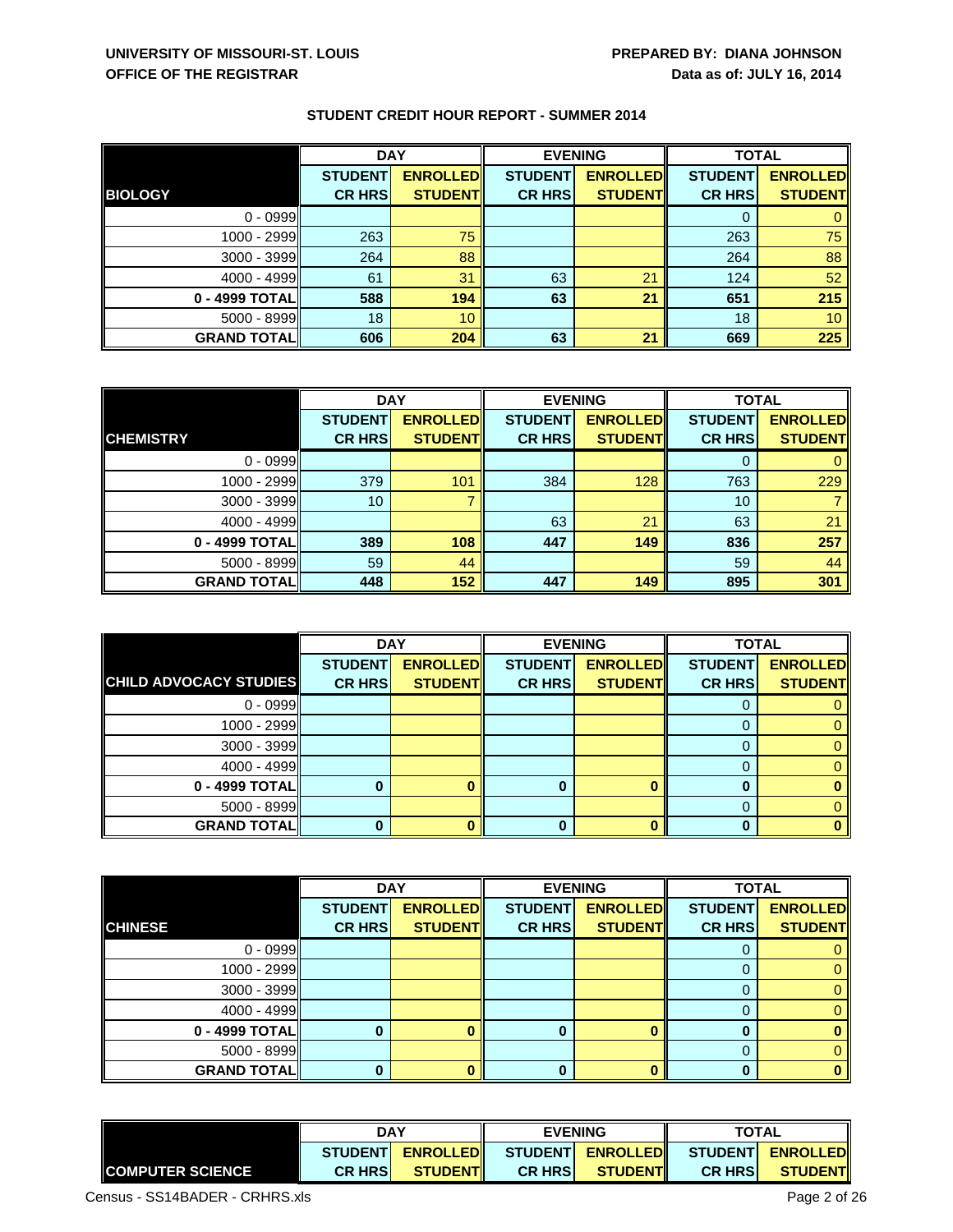| $0 - 0999$         |     |    |     |    |     |      |
|--------------------|-----|----|-----|----|-----|------|
| $1000 - 2999$      | 120 | 40 | 117 | 39 | 237 | 79 I |
| $3000 - 3999$      |     |    |     |    |     |      |
| $4000 - 4999$      | 16  |    | 165 | 55 | 181 | 61   |
| $0 - 4999$ TOTAL   | 136 | 46 | 282 | 94 | 418 | 140  |
| $5000 - 8999$      |     |    |     |    | 9   |      |
| <b>GRAND TOTAL</b> | 145 | 49 | 282 | 94 | 427 | 143  |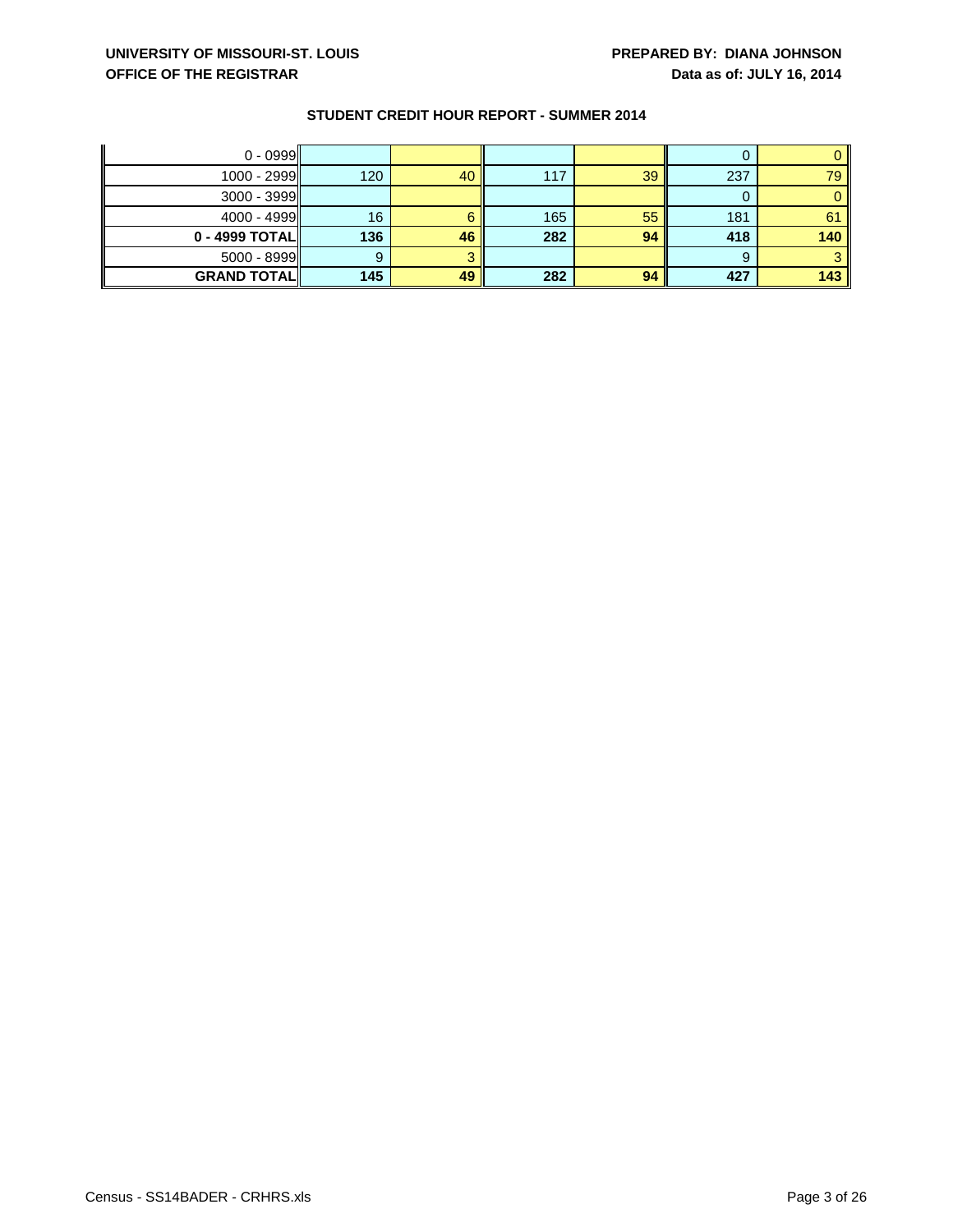|                         | <b>DAY</b>     |                 | <b>EVENING</b> |                 | <b>TOTAL</b>   |                 |
|-------------------------|----------------|-----------------|----------------|-----------------|----------------|-----------------|
|                         | <b>STUDENT</b> | <b>ENROLLED</b> | <b>STUDENT</b> | <b>ENROLLED</b> | <b>STUDENT</b> | <b>ENROLLED</b> |
| <b>CRIMINAL JUSTICE</b> | <b>CR HRS</b>  | <b>STUDENT</b>  | <b>CR HRS</b>  | <b>STUDENT</b>  | <b>CR HRS</b>  | <b>STUDENT</b>  |
| $0 - 0999$              |                |                 |                |                 |                |                 |
| 1000 - 2999             | 566            | 180             |                |                 | 566            | 180             |
| $3000 - 3999$           | 101            | 34              |                |                 | 101            | 34              |
| $4000 - 4999$           | 183            | 61              |                |                 | 183            | 61              |
| 0 - 4999 TOTAL          | 850            | 275             | 0              |                 | 850            | 275             |
| $5000 - 8999$           | 5              |                 |                |                 | 5              |                 |
| <b>GRAND TOTAL</b>      | 855            | 278             | 0              |                 | 855            | 278             |

|                    | <b>DAY</b>     |                 | <b>EVENING</b> |                 | <b>TOTAL</b>   |                 |
|--------------------|----------------|-----------------|----------------|-----------------|----------------|-----------------|
|                    | <b>STUDENT</b> | <b>ENROLLED</b> | <b>STUDENT</b> | <b>ENROLLED</b> | <b>STUDENT</b> | <b>ENROLLED</b> |
| <b>ECONOMICS</b>   | <b>CR HRS</b>  | <b>STUDENT</b>  | <b>CR HRS</b>  | <b>STUDENT</b>  | <b>CR HRS</b>  | <b>STUDENT</b>  |
| $0 - 0999$         |                |                 |                |                 |                |                 |
| 1000 - 2999        | 60             | 20              | 186            | 62              | 246            | 82              |
| $3000 - 3999$      |                |                 |                |                 | 0              |                 |
| 4000 - 4999        | 57             | 20              | 54             | 18              | 111            | 38              |
| 0 - 4999 TOTAL     | 117            | 40              | 240            | 80              | 357            | 120             |
| $5000 - 8999$      | 36             | 12              |                |                 | 36             | 12 <sup>1</sup> |
| <b>GRAND TOTAL</b> | 153            | 52              | 240            | 80              | 393            | 132             |

|                    | <b>DAY</b>     |                 | <b>EVENING</b> |                 | <b>TOTAL</b>   |                 |
|--------------------|----------------|-----------------|----------------|-----------------|----------------|-----------------|
|                    | <b>STUDENT</b> | <b>ENROLLED</b> | <b>STUDENT</b> | <b>ENROLLED</b> | <b>STUDENT</b> | <b>ENROLLED</b> |
| <b>ENGLISH</b>     | <b>CR HRS</b>  | <b>STUDENT</b>  | <b>CR HRS</b>  | <b>STUDENT</b>  | <b>CR HRS</b>  | <b>STUDENT</b>  |
| $0 - 0999$         |                |                 |                |                 |                |                 |
| 1000 - 2999        | 69             | 23              |                |                 | 69             | 23              |
| $3000 - 3999$      | 1,095          | 365             |                |                 | 1,095          | 365             |
| $4000 - 4999$      | 63             | 21              | 15             |                 | 78             | 26              |
| $0 - 4999$ TOTAL   | 1,227          | 409             | 15             | 5               | 1,242          | 414             |
| $5000 - 8999$      | 210            | 57              |                |                 | 210            | 57              |
| <b>GRAND TOTAL</b> | 1,437          | 466             | 15             | 5               | 1,452          | 471             |

|                             | <b>DAY</b>     |                 |                | <b>EVENING</b>  | <b>TOTAL</b>   |                 |
|-----------------------------|----------------|-----------------|----------------|-----------------|----------------|-----------------|
| <b>ENGLISH FOR ACADEMIC</b> | <b>STUDENT</b> | <b>ENROLLED</b> | <b>STUDENT</b> | <b>ENROLLED</b> | <b>STUDENT</b> | <b>ENROLLED</b> |
| <b>PURPOSES</b>             | <b>CR HRS</b>  | <b>STUDENT</b>  | <b>CR HRS</b>  | <b>STUDENT</b>  | <b>CR HRS</b>  | <b>STUDENT</b>  |
| $0 - 0999$                  |                |                 |                |                 |                |                 |
| $1000 - 2999$               |                |                 |                |                 |                |                 |
| $3000 - 3999$               |                |                 |                |                 |                |                 |
| $4000 - 4999$               |                |                 |                |                 |                |                 |
| $0 - 4999$ TOTAL            |                |                 | Ω              |                 |                |                 |
| $5000 - 8999$               |                |                 |                |                 |                |                 |
| <b>GRAND TOTAL</b>          |                |                 | Λ              |                 |                |                 |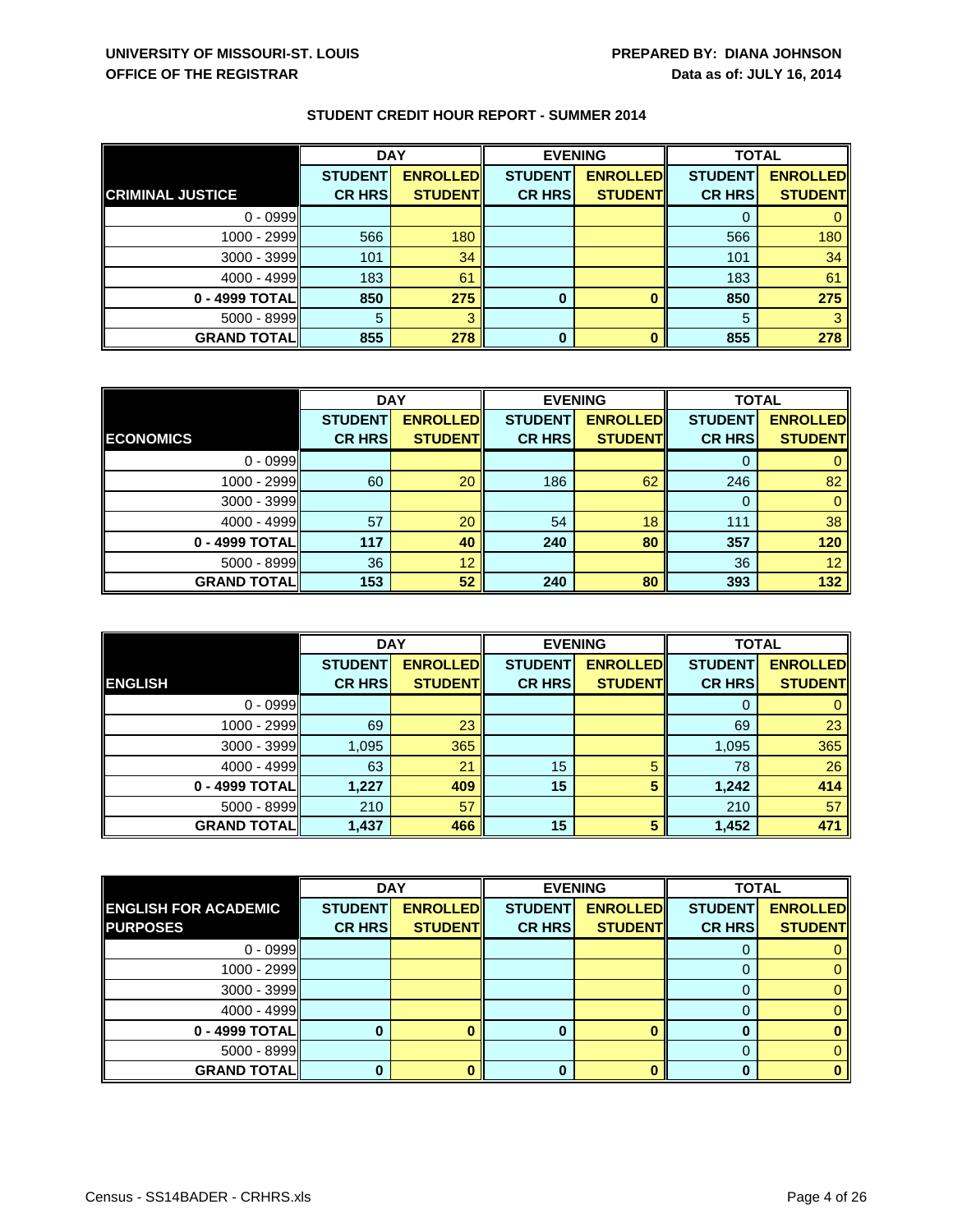|                         | <b>DAY</b>     |                 | <b>EVENING</b> |                 | <b>TOTAL</b>   |                 |
|-------------------------|----------------|-----------------|----------------|-----------------|----------------|-----------------|
|                         | <b>STUDENT</b> | <b>ENROLLED</b> | <b>STUDENT</b> | <b>ENROLLED</b> | <b>STUDENT</b> | <b>ENROLLED</b> |
| <b>FOREIGN LANGUAGE</b> | <b>CR HRS</b>  | <b>STUDENT</b>  | <b>CR HRS</b>  | <b>STUDENT</b>  | <b>CR HRS</b>  | <b>STUDENT</b>  |
| $0 - 0999$              |                |                 |                |                 |                |                 |
| $1000 - 2999$           |                |                 |                |                 |                |                 |
| $3000 - 3999$           |                |                 |                |                 |                |                 |
| $4000 - 4999$           |                |                 |                |                 |                |                 |
| $0 - 4999$ TOTAL        |                |                 | 0              |                 | 0              |                 |
| $5000 - 8999$           |                |                 |                |                 |                |                 |
| <b>GRAND TOTAL</b>      |                |                 | 0              |                 |                | 0               |

|                    | <b>DAY</b>     |                 |                | <b>EVENING</b>  | <b>TOTAL</b>   |                 |
|--------------------|----------------|-----------------|----------------|-----------------|----------------|-----------------|
|                    | <b>STUDENT</b> | <b>ENROLLED</b> | <b>STUDENT</b> | <b>ENROLLED</b> | <b>STUDENT</b> | <b>ENROLLED</b> |
| <b>FRENCH</b>      | <b>CR HRS</b>  | <b>STUDENT</b>  | <b>CR HRS</b>  | <b>STUDENT</b>  | <b>CR HRS</b>  | <b>STUDENT</b>  |
| $0 - 0999$         |                |                 |                |                 | 0              | $\mathbf{0}$    |
| $1000 - 2999$      | 182            | 46              |                |                 | 182            | 46              |
| $3000 - 3999$      |                |                 |                |                 | 0              | $\mathbf{0}$    |
| $4000 - 4999$      |                |                 |                |                 |                | $\overline{0}$  |
| $0 - 4999$ TOTAL   | 182            | 46              | $\bf{0}$       |                 | 182            | 46              |
| $5000 - 8999$      |                |                 |                |                 | $\Omega$       | $\mathbf{0}$    |
| <b>GRAND TOTAL</b> | 182            | 46              | $\bf{0}$       |                 | 182            | 46              |

|                    | <b>DAY</b>     |                 | <b>EVENING</b> |                 | <b>TOTAL</b>   |                 |
|--------------------|----------------|-----------------|----------------|-----------------|----------------|-----------------|
|                    | <b>STUDENT</b> | <b>ENROLLED</b> | <b>STUDENT</b> | <b>ENROLLED</b> | <b>STUDENT</b> | <b>ENROLLED</b> |
| <b>GEOGRAPHY</b>   | <b>CR HRS</b>  | <b>STUDENT</b>  | <b>CR HRS</b>  | <b>STUDENT</b>  | <b>CR HRS</b>  | <b>STUDENT</b>  |
| $0 - 0999$         |                |                 |                |                 |                |                 |
| $1000 - 2999$      | 84             | 28              |                |                 | 84             | 28              |
| $3000 - 3999$      |                |                 |                |                 | 0              | 0               |
| $4000 - 4999$      |                |                 |                |                 |                |                 |
| 0 - 4999 TOTAL     | 84             | 28              | 0              |                 | 84             | 28              |
| $5000 - 8999$      |                |                 |                |                 |                | 0               |
| <b>GRAND TOTAL</b> | 84             | 28              | $\bf{0}$       |                 | 84             | 28              |

|                    | <b>DAY</b>     |                 | <b>EVENING</b> |                 | <b>TOTAL</b>   |                 |
|--------------------|----------------|-----------------|----------------|-----------------|----------------|-----------------|
|                    | <b>STUDENT</b> | <b>ENROLLED</b> | <b>STUDENT</b> | <b>ENROLLED</b> | <b>STUDENT</b> | <b>ENROLLED</b> |
| <b>GEOLOGY</b>     | <b>CR HRS</b>  | <b>STUDENT</b>  | <b>CR HRS</b>  | <b>STUDENT</b>  | <b>CR HRS</b>  | <b>STUDENT</b>  |
| $0 - 0999$         |                |                 |                |                 |                |                 |
| $1000 - 2999$      |                |                 | 66             | 21              | 66             | 21              |
| $3000 - 3999$      |                |                 |                |                 | 0              |                 |
| $4000 - 4999$      |                |                 |                |                 | 0              | 0               |
| 0 - 4999 TOTAL     | 0              |                 | 66             | 21              | 66             | 21              |
| $5000 - 8999$      |                |                 |                |                 | 0              |                 |
| <b>GRAND TOTAL</b> | U              |                 | 66             | 21              | 66             | 21              |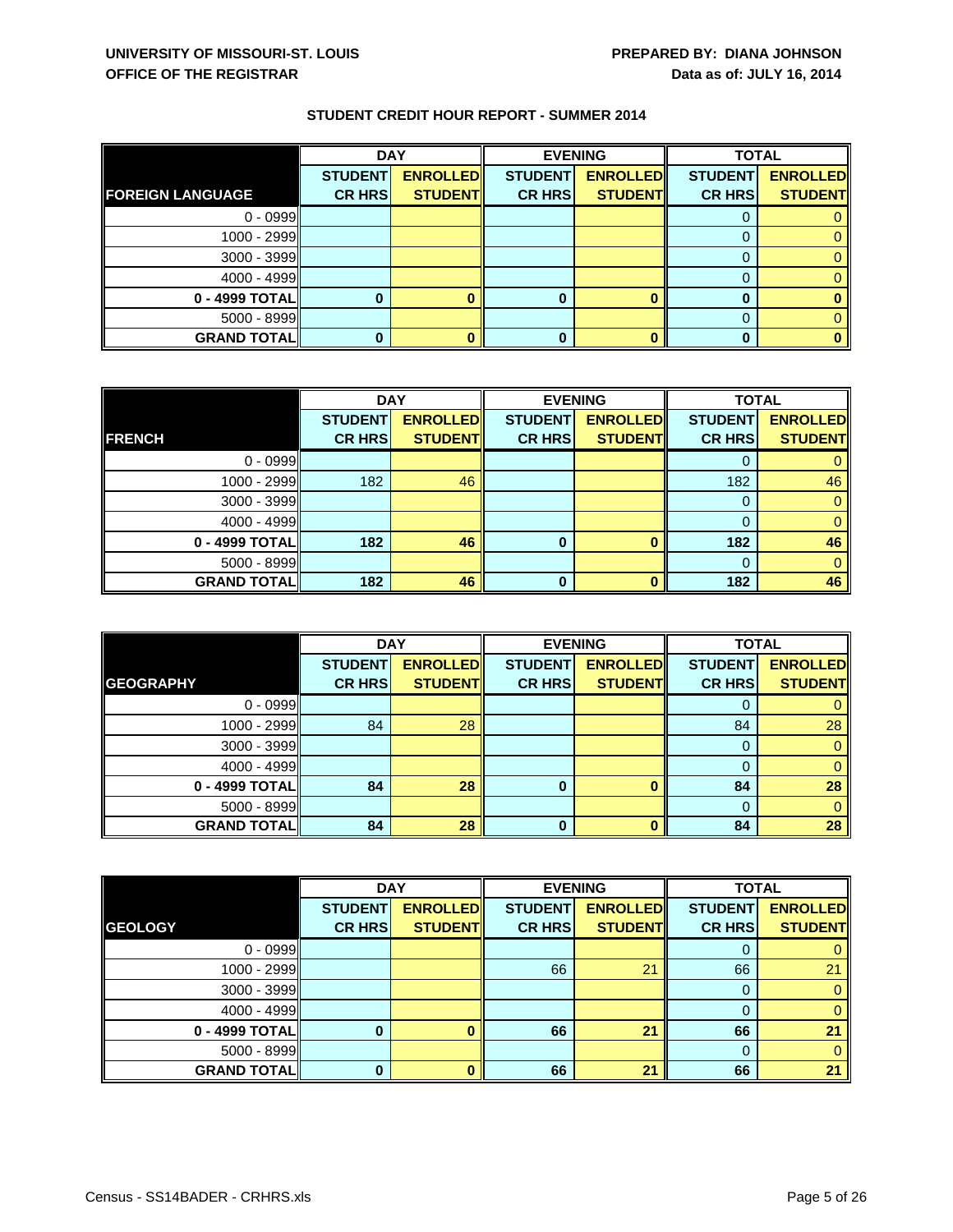|                    | <b>DAY</b>     |                 |                | <b>EVENING</b>  | <b>TOTAL</b>   |                 |
|--------------------|----------------|-----------------|----------------|-----------------|----------------|-----------------|
|                    | <b>STUDENT</b> | <b>ENROLLED</b> | <b>STUDENT</b> | <b>ENROLLED</b> | <b>STUDENT</b> | <b>ENROLLED</b> |
| <b>GERMAN</b>      | <b>CR HRS</b>  | <b>STUDENT</b>  | <b>CR HRS</b>  | <b>STUDENT</b>  | <b>CR HRS</b>  | <b>STUDENT</b>  |
| $0 - 0999$         |                |                 |                |                 |                |                 |
| 1000 - 2999        |                |                 |                |                 |                |                 |
| $3000 - 3999$      |                |                 |                |                 |                |                 |
| $4000 - 4999$      |                |                 |                |                 |                |                 |
| $0 - 4999$ TOTAL   |                |                 | 0              |                 | 0              |                 |
| $5000 - 8999$      |                |                 |                |                 |                |                 |
| <b>GRAND TOTAL</b> |                |                 | 0              |                 | 0              | 0               |

|                    | <b>DAY</b>     |                 | <b>EVENING</b> |                 | <b>TOTAL</b>   |                 |
|--------------------|----------------|-----------------|----------------|-----------------|----------------|-----------------|
|                    | <b>STUDENT</b> | <b>ENROLLED</b> | <b>STUDENT</b> | <b>ENROLLED</b> | <b>STUDENT</b> | <b>ENROLLED</b> |
| <b>GERONTOLOGY</b> | <b>CR HRS</b>  | <b>STUDENT</b>  | <b>CR HRS</b>  | <b>STUDENT</b>  | <b>CR HRS</b>  | <b>STUDENT</b>  |
| $0 - 0999$         |                |                 |                |                 |                | 0               |
| 1000 - 2999        | 15             | 5               |                |                 | 15             | $\sqrt{5}$      |
| $3000 - 3999$      |                |                 |                |                 | 0              | 0               |
| $4000 - 4999$      |                |                 |                |                 |                | $\overline{0}$  |
| $0 - 4999$ TOTAL   | 15             |                 | 0              |                 | 15             | 5               |
| $5000 - 8999$      | 117            | 39              |                |                 | 117            | 39              |
| <b>GRAND TOTAL</b> | 132            | 44              | 0              |                 | 132            | 44              |

|                             | <b>DAY</b>     |                 | <b>EVENING</b> |                 | <b>TOTAL</b>   |                 |
|-----------------------------|----------------|-----------------|----------------|-----------------|----------------|-----------------|
|                             | <b>STUDENT</b> | <b>ENROLLED</b> | <b>STUDENT</b> | <b>ENROLLED</b> | <b>STUDENT</b> | <b>ENROLLED</b> |
| <b>GREEK ANCIENT/MODERN</b> | <b>CR HRS</b>  | <b>STUDENT</b>  | <b>CR HRS</b>  | <b>STUDENT</b>  | <b>CR HRS</b>  | <b>STUDENT</b>  |
| $0 - 0999$                  |                |                 |                |                 |                |                 |
| $1000 - 2999$               |                |                 |                |                 |                |                 |
| $3000 - 3999$               |                |                 |                |                 |                |                 |
| $4000 - 4999$               |                |                 |                |                 |                |                 |
| $0 - 4999$ TOTAL            |                |                 | 0              |                 |                |                 |
| $5000 - 8999$               |                |                 |                |                 |                |                 |
| <b>GRAND TOTAL</b>          |                |                 | 0              |                 |                |                 |

|                    | <b>DAY</b>     |                 | <b>EVENING</b> |                 | <b>TOTAL</b>   |                 |
|--------------------|----------------|-----------------|----------------|-----------------|----------------|-----------------|
|                    | <b>STUDENT</b> | <b>ENROLLED</b> | <b>STUDENT</b> | <b>ENROLLED</b> | <b>STUDENT</b> | <b>ENROLLED</b> |
| <b>HISTORY</b>     | <b>CR HRS</b>  | <b>STUDENT</b>  | <b>CR HRS</b>  | <b>STUDENT</b>  | <b>CR HRS</b>  | <b>STUDENT</b>  |
| $0 - 0999$         |                |                 |                |                 |                |                 |
| $1000 - 2999$      | 261            | 87              |                |                 | 261            | 87              |
| $3000 - 3999$      |                |                 |                |                 | 0              |                 |
| $4000 - 4999$      | 6              |                 |                |                 | 6              | 2               |
| 0 - 4999 TOTAL     | 267            | 89              | 0              |                 | 267            | 89              |
| $5000 - 8999$      | 18             | 6               |                |                 | 18             | 6               |
| <b>GRAND TOTAL</b> | 285            | 95              | 0              |                 | 285            | 95              |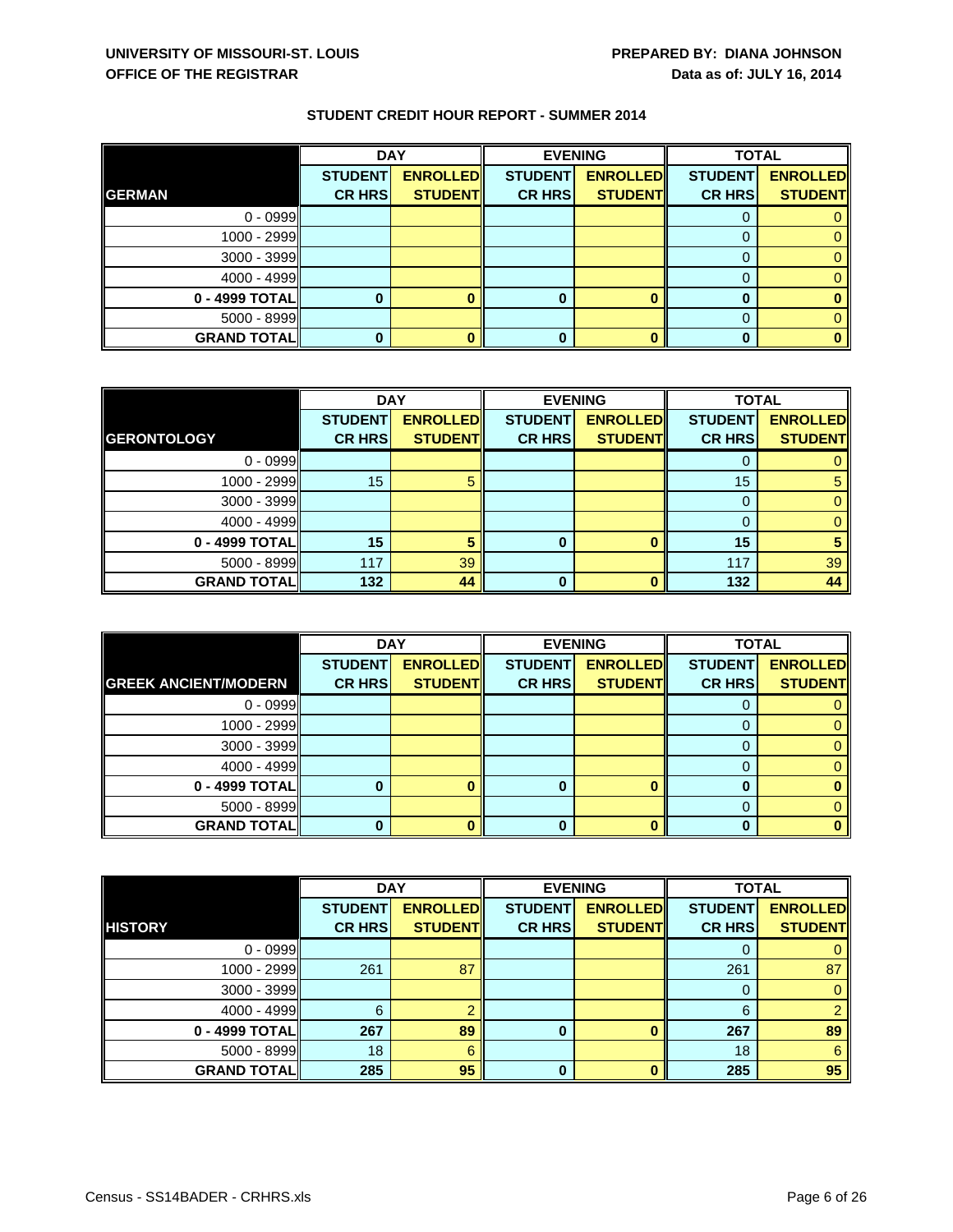|                    | <b>DAY</b>     |                 | <b>EVENING</b> |                 | <b>TOTAL</b>   |                 |
|--------------------|----------------|-----------------|----------------|-----------------|----------------|-----------------|
|                    | <b>STUDENT</b> | <b>ENROLLED</b> | <b>STUDENT</b> | <b>ENROLLED</b> | <b>STUDENT</b> | <b>ENROLLED</b> |
| <b>HONORS</b>      | <b>CR HRS</b>  | <b>STUDENT</b>  | <b>CR HRS</b>  | <b>STUDENT</b>  | <b>CR HRS</b>  | <b>STUDENT</b>  |
| $0 - 0999$         |                |                 |                |                 | 0              |                 |
| 1000 - 2999        | 54             | 18              |                |                 | 54             | 18 <sup>°</sup> |
| $3000 - 3999$      | 36             | 12              |                |                 | 36             | 12 <sub>1</sub> |
| $4000 - 4999$      | 44             | 24              |                |                 | 44             | 24              |
| $0 - 4999$ TOTAL   | 134            | 54              | $\bf{0}$       |                 | 134            | 54              |
| $5000 - 8999$      |                |                 |                |                 | $\Omega$       | 0               |
| <b>GRAND TOTAL</b> | 134            | 54              | 0              |                 | 134            | 54              |

|                          | <b>DAY</b>     |                 | <b>EVENING</b> |                 | <b>TOTAL</b>   |                 |
|--------------------------|----------------|-----------------|----------------|-----------------|----------------|-----------------|
|                          | <b>STUDENT</b> | <b>ENROLLED</b> | <b>STUDENT</b> | <b>ENROLLED</b> | <b>STUDENT</b> | <b>ENROLLED</b> |
| <b>INTERDISCIPLINARY</b> | <b>CR HRS</b>  | <b>STUDENT</b>  | <b>CR HRS</b>  | <b>STUDENT</b>  | <b>CR HRS</b>  | <b>STUDENT</b>  |
| $0 - 0999$               |                |                 |                |                 |                |                 |
| 1000 - 2999              |                |                 |                |                 | 3              |                 |
| $3000 - 3999$            |                |                 |                |                 |                |                 |
| $4000 - 4999$            |                |                 |                |                 |                |                 |
| $0 - 4999$ TOTAL         |                |                 |                |                 |                |                 |
| $5000 - 8999$            |                |                 |                |                 |                |                 |
| <b>GRAND TOTAL</b>       |                |                 |                |                 |                |                 |

|                    | <b>DAY</b>     |                 | <b>EVENING</b> |                 | <b>TOTAL</b>   |                 |
|--------------------|----------------|-----------------|----------------|-----------------|----------------|-----------------|
|                    | <b>STUDENT</b> | <b>ENROLLED</b> | <b>STUDENT</b> | <b>ENROLLED</b> | <b>STUDENT</b> | <b>ENROLLED</b> |
| <b>ITALIAN</b>     | <b>CR HRS</b>  | <b>STUDENT</b>  | <b>CR HRS</b>  | <b>STUDENT</b>  | <b>CR HRS</b>  | <b>STUDENT</b>  |
| $0 - 0999$         |                |                 |                |                 |                |                 |
| 1000 - 2999        |                |                 |                |                 |                |                 |
| $3000 - 3999$      |                |                 |                |                 |                |                 |
| $4000 - 4999$      |                |                 |                |                 |                |                 |
| $0 - 4999$ TOTAL   |                |                 | 0              |                 |                |                 |
| $5000 - 8999$      |                |                 |                |                 |                |                 |
| <b>GRAND TOTAL</b> |                |                 | 0              |                 |                |                 |

|                    | <b>DAY</b>     |                 |                | <b>EVENING</b>  | <b>TOTAL</b>   |                 |
|--------------------|----------------|-----------------|----------------|-----------------|----------------|-----------------|
|                    | <b>STUDENT</b> | <b>ENROLLED</b> | <b>STUDENT</b> | <b>ENROLLED</b> | <b>STUDENT</b> | <b>ENROLLED</b> |
| <b>JAPANESE</b>    | <b>CR HRS</b>  | <b>STUDENT</b>  | <b>CR HRS</b>  | <b>STUDENT</b>  | <b>CR HRS</b>  | <b>STUDENT</b>  |
| $0 - 0999$         |                |                 |                |                 | 0              | 0               |
| 1000 - 2999        | 12             |                 |                |                 | 12             | 4               |
| $3000 - 3999$      |                |                 |                |                 | 0              | 0               |
| $4000 - 4999$      |                |                 |                |                 |                | $\overline{0}$  |
| $0 - 4999$ TOTAL   | 12             |                 | 0              |                 | 12             |                 |
| $5000 - 8999$      |                |                 |                |                 | 0              | 0               |
| <b>GRAND TOTAL</b> | $12 \,$        |                 | Λ              |                 | 12             |                 |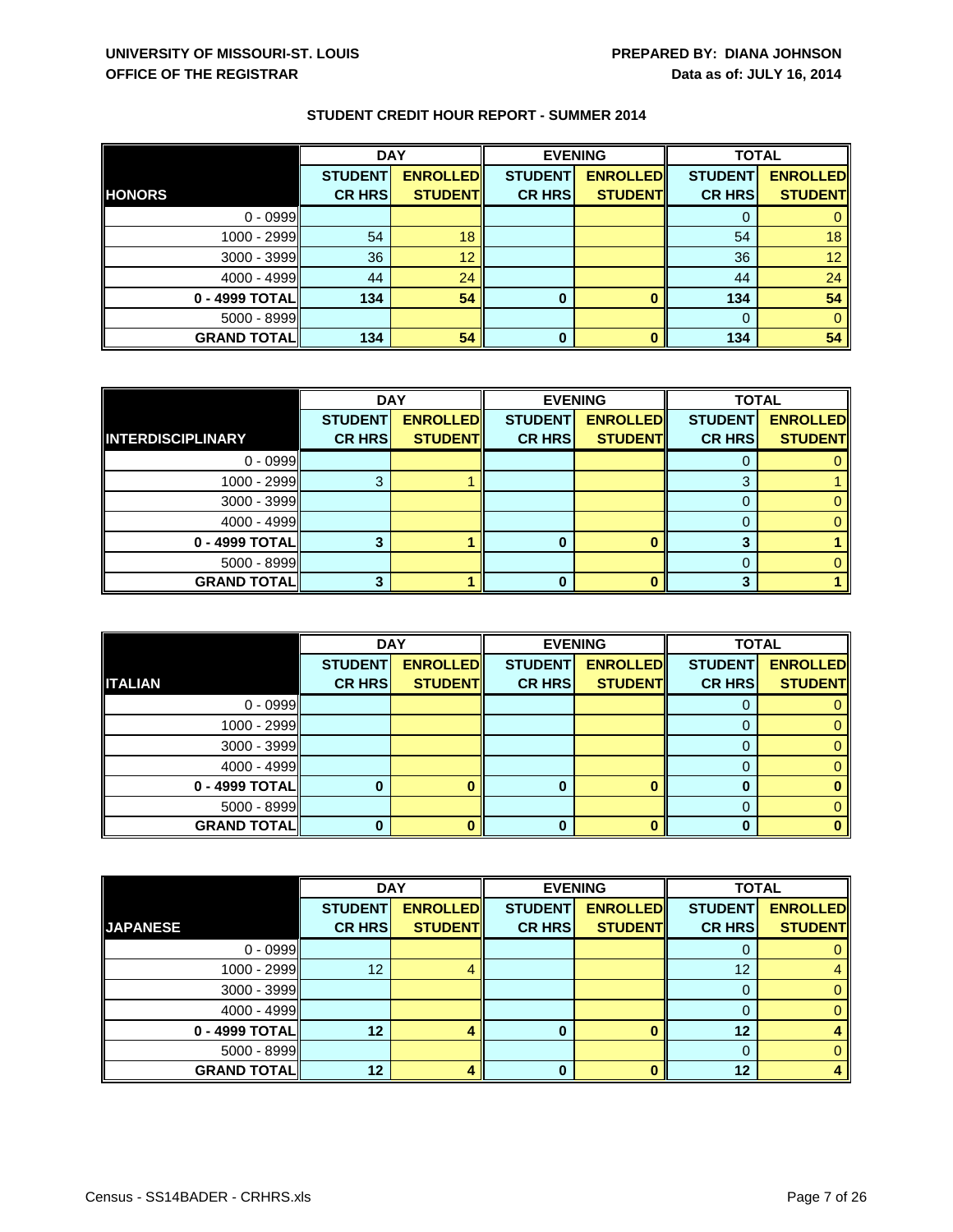|                    | <b>DAY</b>     |                 | <b>EVENING</b> |                 | <b>TOTAL</b>   |                 |
|--------------------|----------------|-----------------|----------------|-----------------|----------------|-----------------|
|                    | <b>STUDENT</b> | <b>ENROLLED</b> | <b>STUDENT</b> | <b>ENROLLED</b> | <b>STUDENT</b> | <b>ENROLLED</b> |
| <b>LATIN</b>       | <b>CR HRS</b>  | <b>STUDENT</b>  | <b>CR HRS</b>  | <b>STUDENT</b>  | <b>CR HRS</b>  | <b>STUDENT</b>  |
| $0 - 0999$         |                |                 |                |                 |                |                 |
| 1000 - 2999        |                |                 |                |                 |                |                 |
| $3000 - 3999$      |                |                 |                |                 |                |                 |
| $4000 - 4999$      |                |                 |                |                 |                |                 |
| $0 - 4999$ TOTAL   |                |                 | 0              |                 | 0              |                 |
| $5000 - 8999$      |                |                 |                |                 |                |                 |
| <b>GRAND TOTAL</b> |                |                 | 0              |                 | 0              | 0               |

|                    | <b>DAY</b>     |                 | <b>EVENING</b> |                 | <b>TOTAL</b>   |                 |
|--------------------|----------------|-----------------|----------------|-----------------|----------------|-----------------|
|                    | <b>STUDENT</b> | <b>ENROLLED</b> | <b>STUDENT</b> | <b>ENROLLED</b> | <b>STUDENT</b> | <b>ENROLLED</b> |
| <b>MATHEMATICS</b> | <b>CR HRS</b>  | <b>STUDENT</b>  | <b>CR HRS</b>  | <b>STUDENT</b>  | <b>CR HRS</b>  | <b>STUDENT</b>  |
| $0 - 0999$         |                |                 |                |                 | 0              |                 |
| $1000 - 2999$      | 806            | 249             | 560            | 170             | 1,366          | 419             |
| $3000 - 3999$      |                |                 | 81             | 27              | 81             | 27              |
| 4000 - 4999        | 6              |                 | 48             | 16              | 54             | 18              |
| 0 - 4999 TOTAL     | 812            | 251             | 689            | 213             | 1,501          | 464             |
| $5000 - 8999$      | 52             | 18              |                |                 | 52             | 18              |
| <b>GRAND TOTAL</b> | 864            | 269             | 689            | 213             | 1,553          | 482             |

|                               | <b>DAY</b>     |                 |                | <b>EVENING</b>  | <b>TOTAL</b>   |                 |
|-------------------------------|----------------|-----------------|----------------|-----------------|----------------|-----------------|
| <b>MILITARY &amp; VETERAN</b> | <b>STUDENT</b> | <b>ENROLLED</b> | <b>STUDENT</b> | <b>ENROLLED</b> | <b>STUDENT</b> | <b>ENROLLED</b> |
| <b>STUDIES</b>                | <b>CR HRS</b>  | <b>STUDENT</b>  | <b>CR HRS</b>  | <b>STUDENT</b>  | <b>CR HRS</b>  | <b>STUDENT</b>  |
| $0 - 0999$                    |                |                 |                |                 |                |                 |
| $1000 - 2999$                 |                |                 |                |                 |                |                 |
| $3000 - 3999$                 |                |                 |                |                 |                |                 |
| $4000 - 4999$                 |                |                 |                |                 |                |                 |
| $0 - 4999$ TOTAL              |                |                 |                |                 |                |                 |
| $5000 - 8999$                 |                |                 |                |                 |                |                 |
| <b>GRAND TOTAL</b>            |                |                 | 0              |                 |                |                 |

|                    | <b>DAY</b>     |                 | <b>EVENING</b> |                 | <b>TOTAL</b>   |                 |
|--------------------|----------------|-----------------|----------------|-----------------|----------------|-----------------|
|                    | <b>STUDENT</b> | <b>ENROLLED</b> | <b>STUDENT</b> | <b>ENROLLED</b> | <b>STUDENT</b> | <b>ENROLLED</b> |
| <b>PHILOSOPHY</b>  | <b>CR HRS</b>  | <b>STUDENT</b>  | <b>CR HRS</b>  | <b>STUDENT</b>  | <b>CR HRS</b>  | <b>STUDENT</b>  |
| $0 - 0999$         |                |                 |                |                 |                | $\mathbf{0}$    |
| 1000 - 2999        | 600            | 200             | 24             |                 | 624            | 208             |
| $3000 - 3999$      | 84             | 28              |                |                 | 84             | 28              |
| $4000 - 4999$      | 21             |                 |                |                 | 21             | 7               |
| $0 - 4999$ TOTAL   | 705            | 235             | 24             | 8               | 729            | 243             |
| $5000 - 8999$      | 19             |                 |                |                 | 19             |                 |
| <b>GRAND TOTAL</b> | 724            | 242             | 24             | Զ               | 748            | 250             |

|                | <b>DAY</b>      |                 | <b>EVENING</b> |                  | <b>TOTAL</b>   |                  |
|----------------|-----------------|-----------------|----------------|------------------|----------------|------------------|
|                | <b>STUDENTI</b> | <b>ENROLLED</b> |                | STUDENT ENROLLED |                | STUDENT ENROLLED |
| <b>PHYSICS</b> | <b>CR HRSI</b>  | <b>STUDENTI</b> | <b>CR HRSI</b> | <b>STUDENTI</b>  | <b>CR HRSI</b> | <b>STUDENTI</b>  |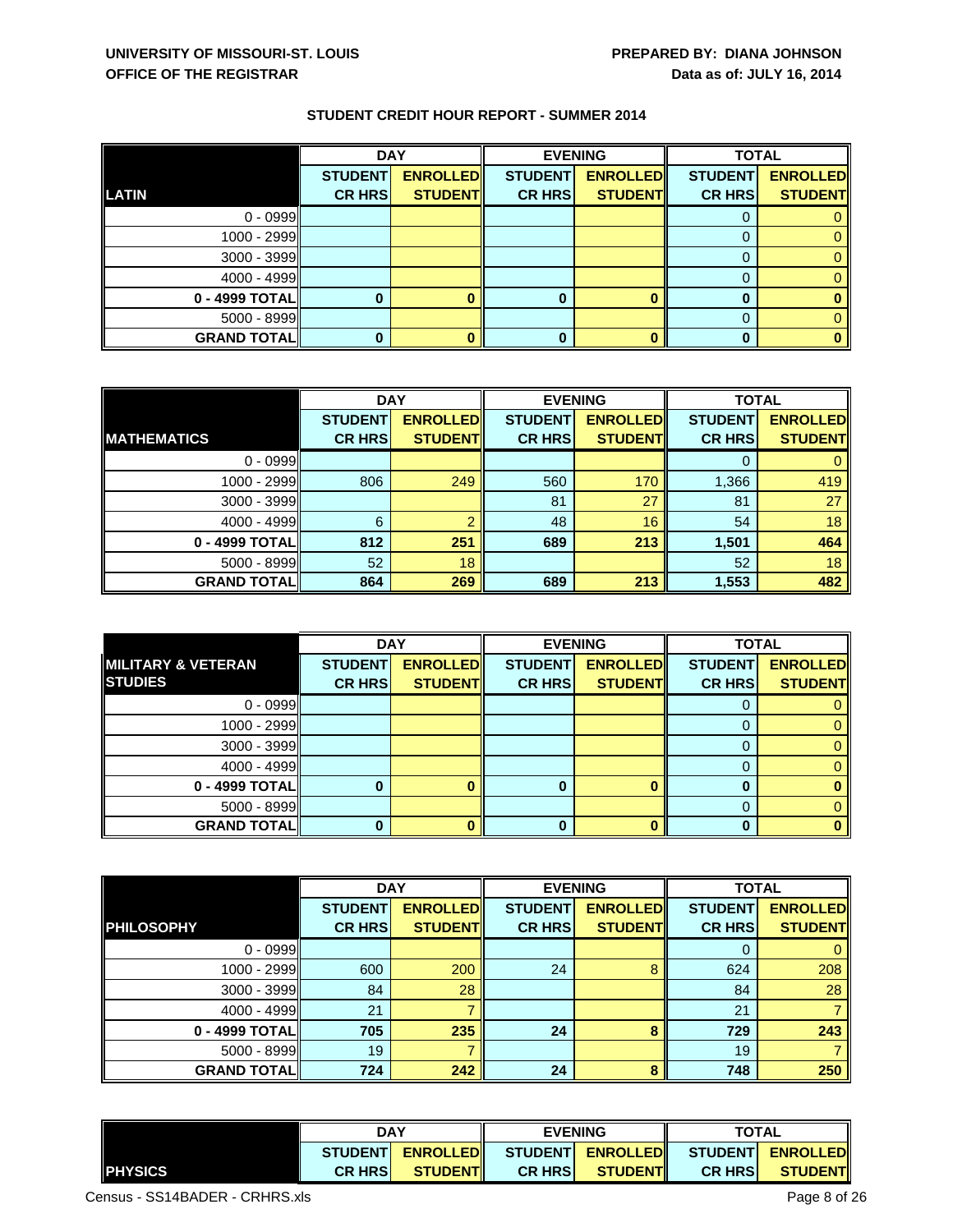| $0 - 0999$         |     |     |   |     |     |
|--------------------|-----|-----|---|-----|-----|
| 1000 - 2999        | 812 | 207 |   | 812 | 207 |
| $3000 - 3999$      |     |     |   | 6   |     |
| $4000 - 4999$      |     |     |   | 6   |     |
| $0 - 4999$ TOTAL   | 824 | 211 | υ | 824 | 211 |
| $5000 - 8999$      | 27  |     |   | 27  |     |
| <b>GRAND TOTAL</b> | 851 | 219 |   | 851 | 219 |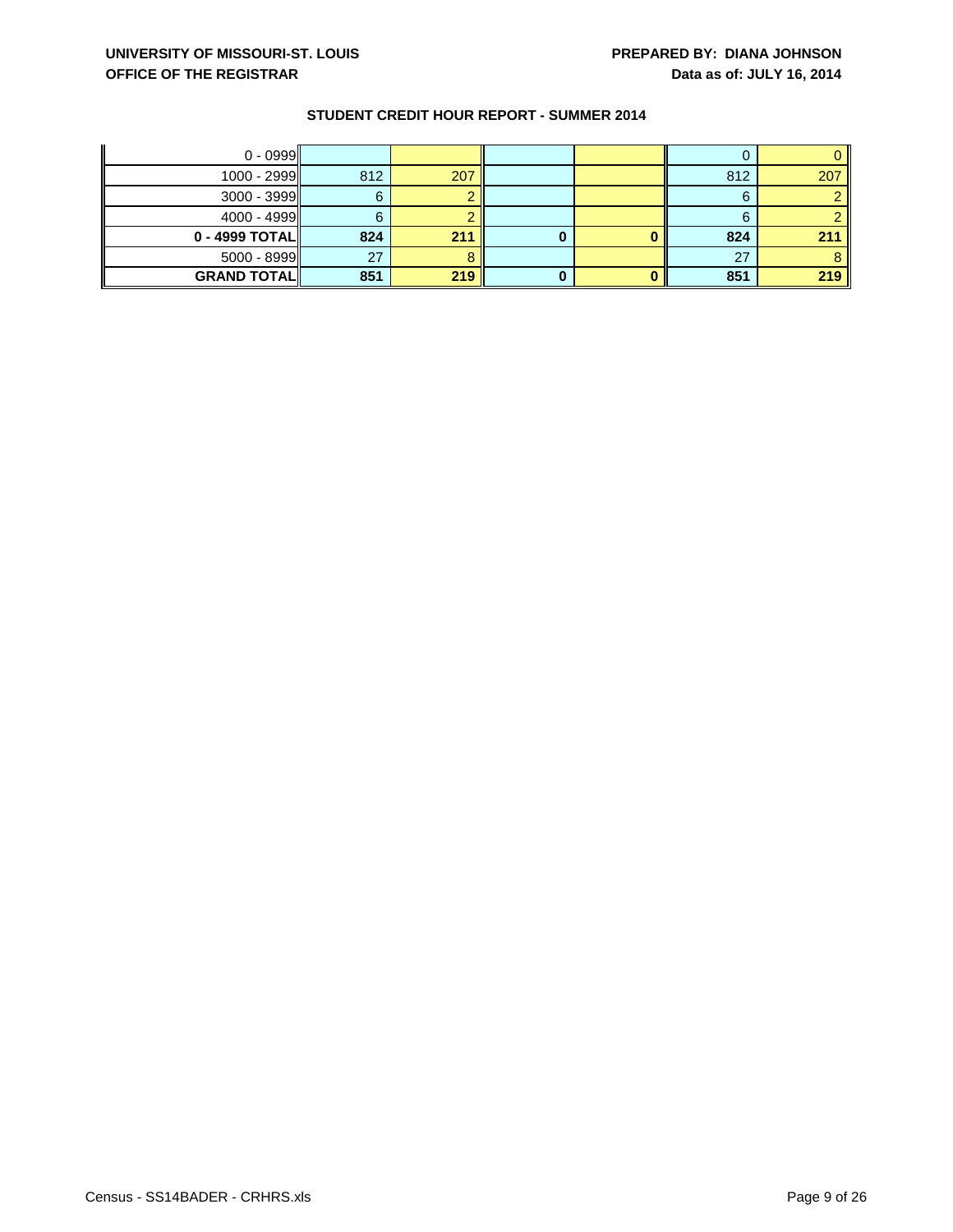|                          | <b>DAY</b>     |                 |                | <b>EVENING</b>  | <b>TOTAL</b>   |                 |
|--------------------------|----------------|-----------------|----------------|-----------------|----------------|-----------------|
|                          | <b>STUDENT</b> | <b>ENROLLED</b> | <b>STUDENT</b> | <b>ENROLLED</b> | <b>STUDENT</b> | <b>ENROLLED</b> |
| <b>POLITICAL SCIENCE</b> | <b>CR HRS</b>  | <b>STUDENT</b>  | <b>CR HRS</b>  | <b>STUDENT</b>  | <b>CR HRS</b>  | <b>STUDENT</b>  |
| $0 - 0999$               |                |                 |                |                 |                |                 |
| $1000 - 2999$            | 204            | 68              |                |                 | 204            | 68              |
| $3000 - 3999$            | 27             |                 |                |                 | 27             |                 |
| 4000 - 4999              |                |                 |                |                 |                |                 |
| 0 - 4999 TOTAL           | 231            | 75              | 0              |                 | 231            | 75              |
| $5000 - 8999$            | 30             | 12              |                |                 | 30             | 12 <sub>2</sub> |
| <b>GRAND TOTAL</b>       | 261            | 87              | 0              |                 | 261            | 87              |

|                    | <b>DAY</b>     |                 | <b>EVENING</b> |                 | <b>TOTAL</b>   |                 |
|--------------------|----------------|-----------------|----------------|-----------------|----------------|-----------------|
|                    | <b>STUDENT</b> | <b>ENROLLED</b> | <b>STUDENT</b> | <b>ENROLLED</b> | <b>STUDENT</b> | <b>ENROLLED</b> |
| <b>PSYCHOLOGY</b>  | <b>CR HRS</b>  | <b>STUDENT</b>  | <b>CR HRS</b>  | <b>STUDENT</b>  | <b>CR HRS</b>  | <b>STUDENT</b>  |
| $0 - 0999$         |                |                 |                |                 |                |                 |
| 1000 - 2999        | 715            | 229             | 66             | 22              | 781            | 251             |
| $3000 - 3999$      | 115            | 40              |                |                 | 115            | 40              |
| 4000 - 4999        |                |                 |                |                 | 0              |                 |
| 0 - 4999 TOTAL     | 830            | 269             | 66             | 22              | 896            | 291             |
| $5000 - 8999$      | 86             | 84              |                |                 | 86             | 84              |
| <b>GRAND TOTAL</b> | 916            | 353             | 66             | 22              | 982            | 375             |

|                    | <b>DAY</b>     |                 | <b>EVENING</b> |                 | <b>TOTAL</b>   |                 |
|--------------------|----------------|-----------------|----------------|-----------------|----------------|-----------------|
| <b>SCHOOL OF</b>   | <b>STUDENT</b> | <b>ENROLLED</b> | <b>STUDENT</b> | <b>ENROLLED</b> | <b>STUDENT</b> | <b>ENROLLED</b> |
| <b>SOCIAL WORK</b> | <b>CR HRS</b>  | <b>STUDENT</b>  | <b>CR HRS</b>  | <b>STUDENT</b>  | <b>CR HRS</b>  | <b>STUDENT</b>  |
| $0 - 0999$         |                |                 |                |                 |                |                 |
| $1000 - 2999$      | 6              |                 |                |                 | 6              |                 |
| $3000 - 3999$      |                |                 |                |                 | 0              | 0               |
| $4000 - 4999$      | 99             | 33              | 210            | 70              | 309            | 103             |
| 0 - 4999 TOTAL     | 105            | 35              | 210            | 70              | 315            | 105             |
| $5000 - 8999$      | 243            | 81              |                |                 | 243            | 81              |
| <b>GRAND TOTAL</b> | 348            | 116             | 210            | 70              | 558            | 186             |

|                    | <b>DAY</b>     |                 | <b>EVENING</b> |                 | <b>TOTAL</b>   |                 |
|--------------------|----------------|-----------------|----------------|-----------------|----------------|-----------------|
|                    | <b>STUDENT</b> | <b>ENROLLED</b> | <b>STUDENT</b> | <b>ENROLLED</b> | <b>STUDENT</b> | <b>ENROLLED</b> |
| SOCIOLOGY          | <b>CR HRS</b>  | <b>STUDENT</b>  | <b>CR HRS</b>  | <b>STUDENT</b>  | <b>CR HRS</b>  | <b>STUDENT</b>  |
| $0 - 0999$         |                |                 |                |                 |                |                 |
| 1000 - 2999        | 135            | 45              |                |                 | 135            | 45              |
| $3000 - 3999$      | 33             | 11              |                |                 | 33             |                 |
| $4000 - 4999$      | 33             | 11              |                |                 | 33             |                 |
| 0 - 4999 TOTAL     | 201            | 67              | 0              |                 | 201            | 67              |
| $5000 - 8999$      |                |                 |                |                 | 0              |                 |
| <b>GRAND TOTAL</b> | 201            | 67              | 0              |                 | 201            | 67              |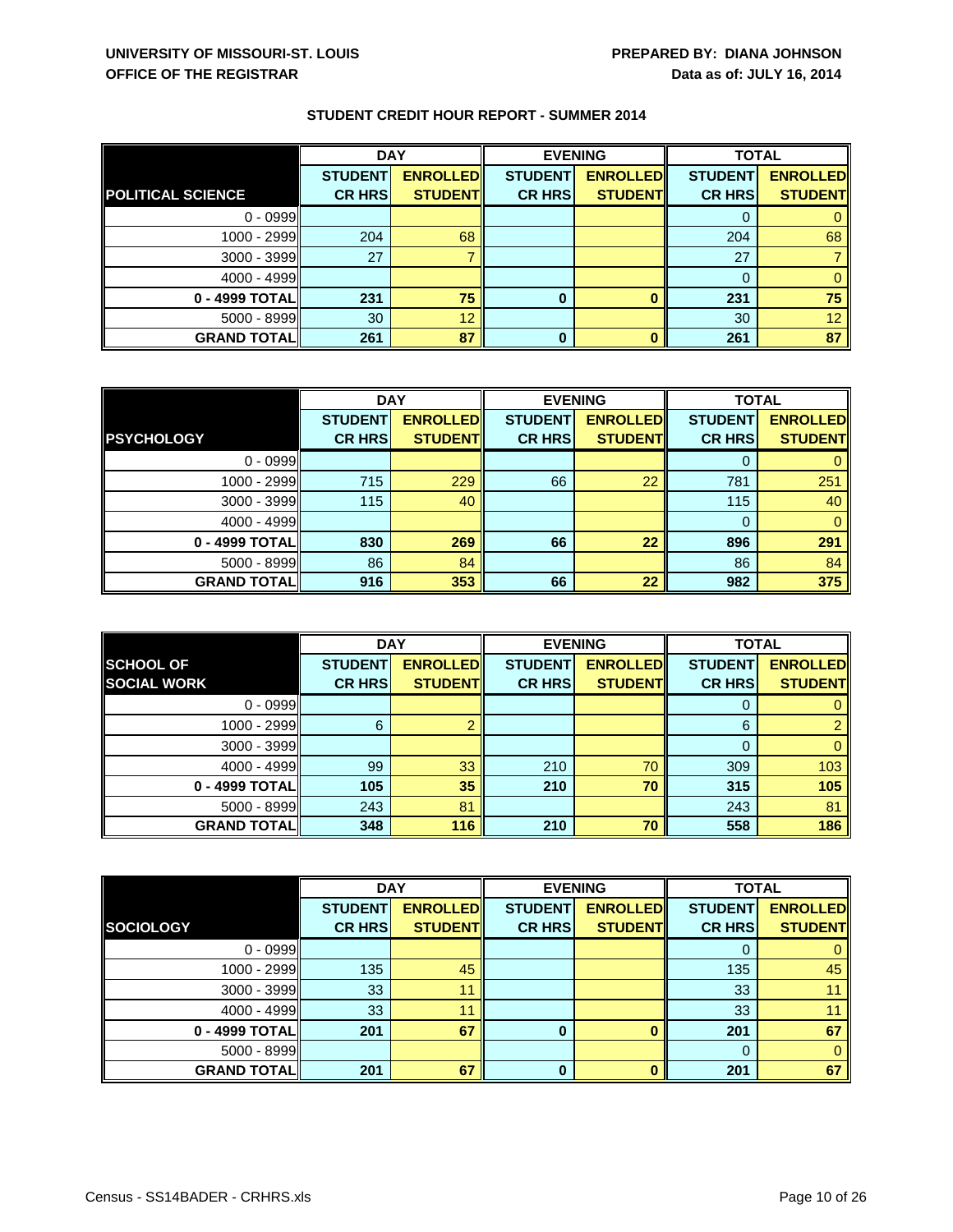|                    | <b>DAY</b>     |                 |                | <b>EVENING</b>  | <b>TOTAL</b>   |                 |
|--------------------|----------------|-----------------|----------------|-----------------|----------------|-----------------|
|                    | <b>STUDENT</b> | <b>ENROLLED</b> | <b>STUDENT</b> | <b>ENROLLED</b> | <b>STUDENT</b> | <b>ENROLLED</b> |
| <b>SPANISH</b>     | <b>CR HRS</b>  | <b>STUDENT</b>  | <b>CR HRS</b>  | <b>STUDENT</b>  | <b>CR HRS</b>  | <b>STUDENT</b>  |
| $0 - 0999$         |                |                 |                |                 |                |                 |
| 1000 - 2999        | 455            | 107             |                |                 | 455            | 107             |
| $3000 - 3999$      |                |                 |                |                 |                |                 |
| 4000 - 4999        |                |                 |                |                 |                |                 |
| 0 - 4999 TOTAL     | 455            | 107             | 0              |                 | 455            | 107             |
| $5000 - 8999$      |                |                 |                |                 | $\Omega$       |                 |
| <b>GRAND TOTAL</b> | 455            | 107             | 0              |                 | 455            | 107             |

|                             | <b>DAY</b>     |                 |                | <b>EVENING</b>  | <b>TOTAL</b>   |                 |
|-----------------------------|----------------|-----------------|----------------|-----------------|----------------|-----------------|
| <b>WOMEN'S &amp; GENDER</b> | <b>STUDENT</b> | <b>ENROLLED</b> | <b>STUDENT</b> | <b>ENROLLED</b> | <b>STUDENT</b> | <b>ENROLLED</b> |
| <b>STUDIES</b>              | <b>CR HRS</b>  | <b>STUDENT</b>  | <b>CR HRS</b>  | <b>STUDENT</b>  | <b>CR HRS</b>  | <b>STUDENT</b>  |
| $0 - 0999$                  |                |                 |                |                 |                |                 |
| 1000 - 2999                 | 99             | 33              |                |                 | 99             | 33              |
| 3000 - 3999                 |                |                 |                |                 | 0              |                 |
| 4000 - 4999                 | 9              |                 |                |                 | 9              |                 |
| 0 - 4999 TOTAL              | 108            | 36              | 0              |                 | 108            | 36              |
| $5000 - 8999$               |                |                 |                |                 | $\Omega$       |                 |
| <b>GRAND TOTAL</b>          | 108            | 36              | $\bf{0}$       |                 | 108            | 36              |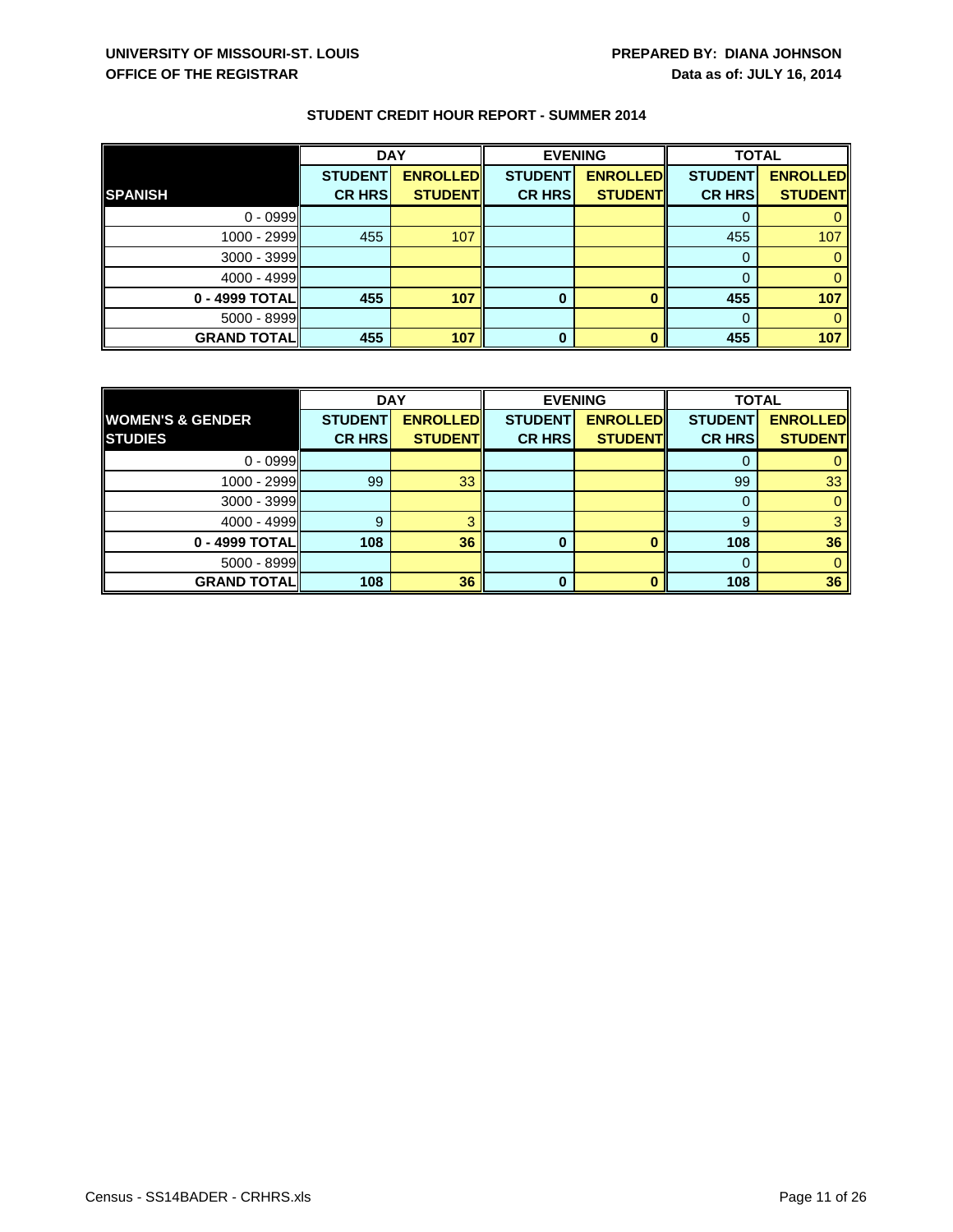|                      | <b>DAY</b>     |                 |                | <b>EVENING</b>  |                | <b>TOTAL</b>    |  |
|----------------------|----------------|-----------------|----------------|-----------------|----------------|-----------------|--|
|                      | <b>STUDENT</b> | <b>ENROLLED</b> | <b>STUDENT</b> | <b>ENROLLED</b> | <b>STUDENT</b> | <b>ENROLLED</b> |  |
| <b>APPLIED MUSIC</b> | <b>CR HRS</b>  | <b>STUDENT</b>  | <b>CR HRS</b>  | <b>STUDENT</b>  | <b>CR HRS</b>  | <b>STUDENT</b>  |  |
| $0 - 0999$           |                |                 |                |                 |                |                 |  |
| $1000 - 2999$        |                |                 |                |                 |                |                 |  |
| $3000 - 3999$        |                |                 |                |                 |                |                 |  |
| $4000 - 4999$        |                |                 |                |                 |                |                 |  |
| 0 - 4999 TOTAL       |                |                 |                |                 |                |                 |  |
| $5000 - 8999$        |                |                 |                |                 |                |                 |  |
| <b>GRAND TOTAL</b>   |                |                 | 0              |                 |                |                 |  |

|                      | <b>DAY</b>     |                 | <b>EVENING</b> |                 | <b>TOTAL</b>   |                 |
|----------------------|----------------|-----------------|----------------|-----------------|----------------|-----------------|
|                      | <b>STUDENT</b> | <b>ENROLLED</b> | <b>STUDENT</b> | <b>ENROLLED</b> | <b>STUDENT</b> | <b>ENROLLED</b> |
| <b>ART EDUCATION</b> | <b>CR HRS</b>  | <b>STUDENT</b>  | <b>CR HRS</b>  | <b>STUDENT</b>  | <b>CR HRS</b>  | <b>STUDENT</b>  |
| $0 - 0999$           |                |                 |                |                 |                | 0               |
| 1000 - 2999          | 24             |                 |                |                 | 24             | 8               |
| $3000 - 3999$        |                |                 |                |                 | 0              | 0               |
| $4000 - 4999$        |                |                 |                |                 |                | 0               |
| $0 - 4999$ TOTAL     | 24             |                 | 0              |                 | 24             | 8               |
| $5000 - 8999$        | 15             | 4               |                |                 | 15             | $\overline{4}$  |
| <b>GRAND TOTAL</b>   | 39             | 12              | 0              |                 | 39             | 12 <sub>2</sub> |

|                    | <b>DAY</b>     |                 | <b>EVENING</b> |                 | <b>TOTAL</b>   |                 |
|--------------------|----------------|-----------------|----------------|-----------------|----------------|-----------------|
|                    | <b>STUDENT</b> | <b>ENROLLED</b> | <b>STUDENT</b> | <b>ENROLLED</b> | <b>STUDENT</b> | <b>ENROLLED</b> |
| <b>ART HISTORY</b> | <b>CR HRS</b>  | <b>STUDENT</b>  | <b>CR HRS</b>  | <b>STUDENT</b>  | <b>CR HRS</b>  | <b>STUDENT</b>  |
| $0 - 0999$         |                |                 |                |                 |                |                 |
| $1000 - 2999$      | 153            | 51              |                |                 | 153            | 51              |
| $3000 - 3999$      |                |                 |                |                 | 0              |                 |
| $4000 - 4999$      |                |                 |                |                 |                |                 |
| 0 - 4999 TOTAL     | 153            | 51              | 0              |                 | 153            | 51              |
| $5000 - 8999$      |                |                 |                |                 |                |                 |
| <b>GRAND TOTAL</b> | 153            | 51              | $\bf{0}$       |                 | 153            | 51              |

|                      | <b>DAY</b>     |                 | <b>EVENING</b> |                 | <b>TOTAL</b>   |                 |
|----------------------|----------------|-----------------|----------------|-----------------|----------------|-----------------|
|                      | <b>STUDENT</b> | <b>ENROLLED</b> | <b>STUDENT</b> | <b>ENROLLED</b> | <b>STUDENT</b> | <b>ENROLLED</b> |
| <b>COMMUNICATION</b> | <b>CR HRS</b>  | <b>STUDENT</b>  | <b>CR HRS</b>  | <b>STUDENT</b>  | <b>CR HRS</b>  | <b>STUDENT</b>  |
| $0 - 0999$           |                |                 |                |                 |                | $\mathbf{0}$    |
| $1000 - 2999$        | 597            | 199             |                |                 | 597            | 199             |
| $3000 - 3999$        | 144            | 48              |                |                 | 144            | 48              |
| $4000 - 4999$        | 151            | 39              |                |                 | 151            | 39              |
| 0 - 4999 TOTAL       | 892            | 286             | 0              |                 | 892            | 286             |
| $5000 - 8999$        | 3              |                 |                |                 | 3              |                 |
| <b>GRAND TOTAL</b>   | 895            | 287             | 0              |                 | 895            | 287             |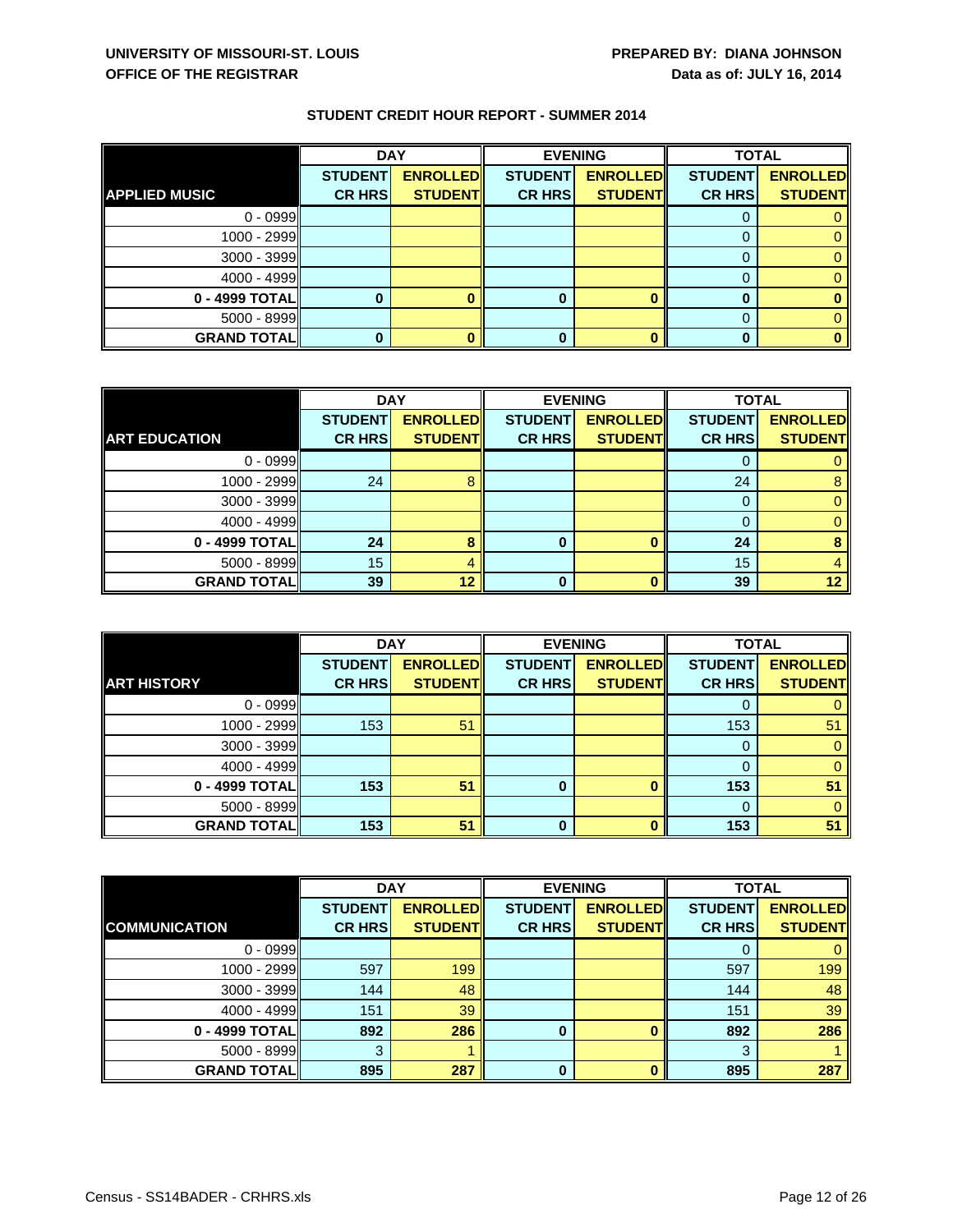|                    | <b>DAY</b>     |                 |                | <b>EVENING</b>  | <b>TOTAL</b>   |                 |
|--------------------|----------------|-----------------|----------------|-----------------|----------------|-----------------|
| <b>ENSEMBLE</b>    | <b>STUDENT</b> | <b>ENROLLED</b> | <b>STUDENT</b> | <b>ENROLLED</b> | <b>STUDENT</b> | <b>ENROLLED</b> |
| <b>PERFORMANCE</b> | <b>CR HRS</b>  | <b>STUDENT</b>  | <b>CR HRS</b>  | <b>STUDENT</b>  | <b>CR HRS</b>  | <b>STUDENT</b>  |
| $0 - 0999$         |                |                 |                |                 |                |                 |
| $1000 - 2999$      |                |                 |                |                 |                |                 |
| $3000 - 3999$      |                |                 |                |                 |                |                 |
| $4000 - 4999$      |                |                 |                |                 |                |                 |
| 0 - 4999 TOTAL     |                |                 |                |                 |                |                 |
| $5000 - 8999$      |                |                 |                |                 |                |                 |
| <b>GRAND TOTAL</b> |                |                 | 0              |                 |                |                 |

|                      | <b>DAY</b>     |                 | <b>EVENING</b> |                 | <b>TOTAL</b>   |                 |
|----------------------|----------------|-----------------|----------------|-----------------|----------------|-----------------|
|                      | <b>STUDENT</b> | <b>ENROLLED</b> | <b>STUDENT</b> | <b>ENROLLED</b> | <b>STUDENT</b> | <b>ENROLLED</b> |
| <b>MEDIA STUDIES</b> | <b>CR HRS</b>  | <b>STUDENT</b>  | <b>CR HRS</b>  | <b>STUDENT</b>  | <b>CR HRS</b>  | <b>STUDENT</b>  |
| $0 - 0999$           |                |                 |                |                 |                |                 |
| $1000 - 2999$        | 329            | 110             |                |                 | 329            | 110             |
| $3000 - 3999$        | 218            | 69              |                |                 | 218            | 69              |
| $4000 - 4999$        |                |                 |                |                 |                | $\Omega$        |
| 0 - 4999 TOTAL       | 547            | 179             | $\bf{0}$       |                 | 547            | 179             |
| $5000 - 8999$        |                |                 |                |                 | $\Omega$       | $\Omega$        |
| <b>GRAND TOTAL</b>   | 547            | 179             | $\bf{0}$       |                 | 547            | 179             |

|                        | <b>DAY</b>     |                 |                | <b>EVENING</b>  | <b>TOTAL</b>   |                 |
|------------------------|----------------|-----------------|----------------|-----------------|----------------|-----------------|
|                        | <b>STUDENT</b> | <b>ENROLLED</b> | <b>STUDENT</b> | <b>ENROLLED</b> | <b>STUDENT</b> | <b>ENROLLED</b> |
| <b>MUSIC EDUCATION</b> | <b>CR HRS</b>  | <b>STUDENT</b>  | <b>CR HRS</b>  | <b>STUDENT</b>  | <b>CR HRS</b>  | <b>STUDENT</b>  |
| $0 - 0999$             |                |                 |                |                 |                |                 |
| $1000 - 2999$          |                |                 |                |                 |                |                 |
| $3000 - 3999$          | 105            | 35              |                |                 | 105            | 35              |
| $4000 - 4999$          |                |                 |                |                 |                |                 |
| 0 - 4999 TOTAL         | 105            | 35              | 0              |                 | 105            | 35              |
| $5000 - 8999$          | 9              |                 |                |                 | -9             |                 |
| <b>GRAND TOTAL</b>     | 114            | 38              | 0              |                 | 114            | 38              |

|                      | <b>DAY</b>     |                 | <b>EVENING</b> |                 | <b>TOTAL</b>   |                 |
|----------------------|----------------|-----------------|----------------|-----------------|----------------|-----------------|
|                      | <b>STUDENT</b> | <b>ENROLLED</b> | <b>STUDENT</b> | <b>ENROLLED</b> | <b>STUDENT</b> | <b>ENROLLED</b> |
| <b>MUSIC HISTORY</b> | <b>CR HRS</b>  | <b>STUDENT</b>  | <b>CR HRS</b>  | <b>STUDENT</b>  | <b>CR HRS</b>  | <b>STUDENT</b>  |
| $0 - 0999$           |                |                 |                |                 |                |                 |
| $1000 - 2999$        | 45             | 15              |                |                 | 45             | 15              |
| $3000 - 3999$        |                |                 |                |                 | 0              |                 |
| $4000 - 4999$        |                |                 |                |                 | 0              | 0               |
| 0 - 4999 TOTAL       | 45             | 15              | 0              |                 | 45             | 15              |
| $5000 - 8999$        |                |                 |                |                 | 0              |                 |
| <b>GRAND TOTAL</b>   | 45             | 15              | 0              |                 | 45             | 15              |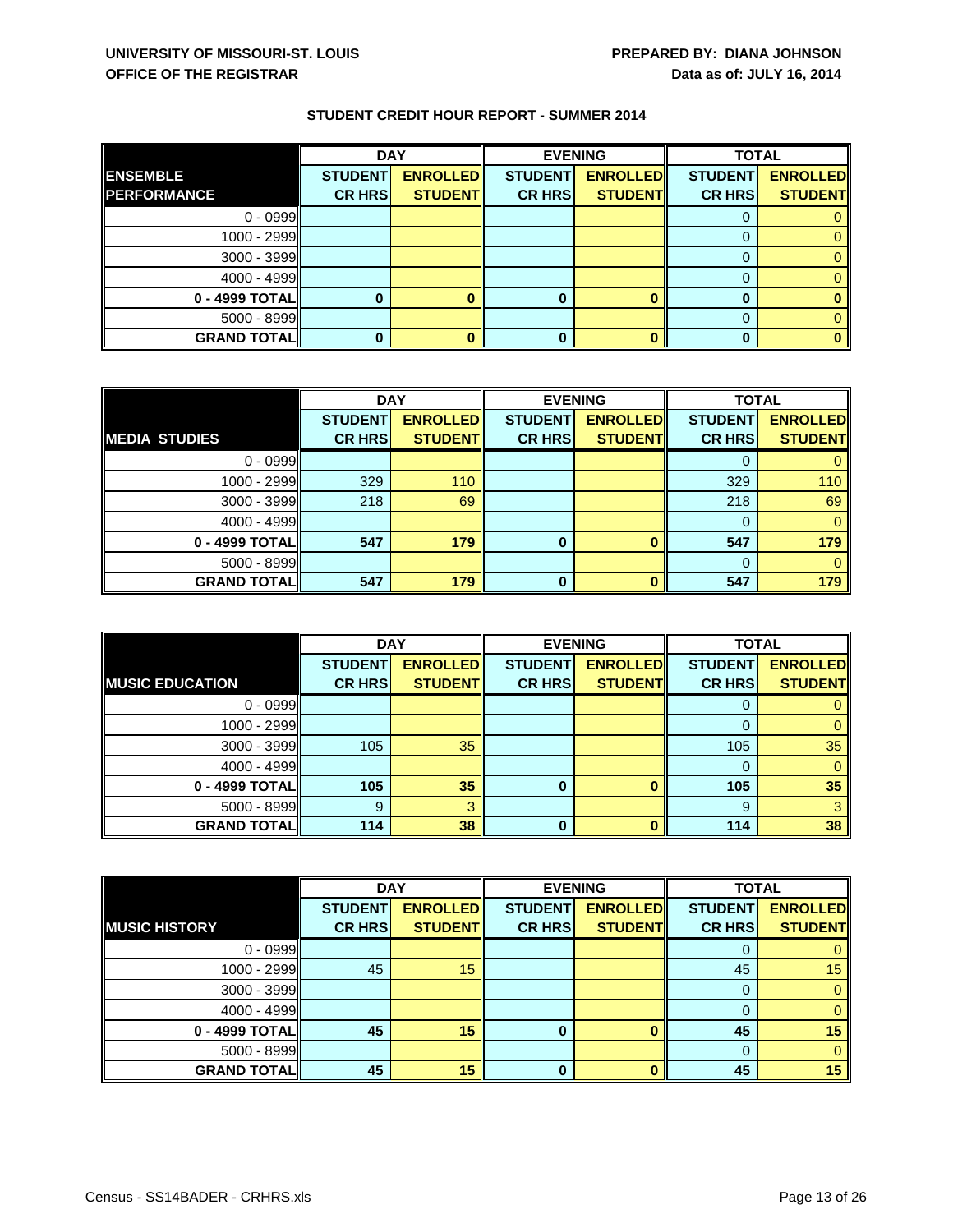|                    | <b>DAY</b>     |                 |                | <b>EVENING</b>  |                | <b>TOTAL</b>    |  |
|--------------------|----------------|-----------------|----------------|-----------------|----------------|-----------------|--|
|                    | <b>STUDENT</b> | <b>ENROLLED</b> | <b>STUDENT</b> | <b>ENROLLED</b> | <b>STUDENT</b> | <b>ENROLLED</b> |  |
| <b>PEDAGOGY</b>    | <b>CR HRS</b>  | <b>STUDENT</b>  | <b>CR HRS</b>  | <b>STUDENT</b>  | <b>CR HRS</b>  | <b>STUDENT</b>  |  |
| $0 - 0999$         |                |                 |                |                 |                |                 |  |
| $1000 - 2999$      |                |                 |                |                 |                |                 |  |
| $3000 - 3999$      |                |                 |                |                 |                |                 |  |
| $4000 - 4999$      |                |                 |                |                 |                |                 |  |
| 0 - 4999 TOTAL     |                |                 |                |                 |                |                 |  |
| $5000 - 8999$      |                |                 |                |                 |                |                 |  |
| <b>GRAND TOTAL</b> |                |                 | 0              |                 |                |                 |  |

|                    | <b>DAY</b>     |                 |                | <b>EVENING</b>  | <b>TOTAL</b>   |                 |
|--------------------|----------------|-----------------|----------------|-----------------|----------------|-----------------|
|                    | <b>STUDENT</b> | <b>ENROLLED</b> | <b>STUDENT</b> | <b>ENROLLED</b> | <b>STUDENT</b> | <b>ENROLLED</b> |
| <b>PRACTICUM</b>   | <b>CR HRS</b>  | <b>STUDENT</b>  | <b>CR HRS</b>  | <b>STUDENT</b>  | <b>CR HRS</b>  | <b>STUDENT</b>  |
| $0 - 0999$         |                |                 |                |                 |                | 0               |
| $1000 - 2999$      |                |                 |                |                 | $\Omega$       | 0               |
| $3000 - 3999$      |                |                 |                |                 | O              | 0               |
| $4000 - 4999$      |                |                 |                |                 |                | 0               |
| 0 - 4999 TOTAL     |                |                 | 0              |                 | O              | 0               |
| $5000 - 8999$      |                |                 |                |                 | 0              | 0               |
| <b>GRAND TOTAL</b> |                |                 | ŋ              |                 |                | o               |

|                    | <b>DAY</b>     |                 | <b>EVENING</b> |                 | <b>TOTAL</b>   |                 |
|--------------------|----------------|-----------------|----------------|-----------------|----------------|-----------------|
|                    | <b>STUDENT</b> | <b>ENROLLED</b> | <b>STUDENT</b> | <b>ENROLLED</b> | <b>STUDENT</b> | <b>ENROLLED</b> |
| <b>STUDIO ART</b>  | <b>CR HRS</b>  | <b>STUDENT</b>  | <b>CR HRS</b>  | <b>STUDENT</b>  | <b>CR HRS</b>  | <b>STUDENT</b>  |
| $0 - 0999$         |                |                 |                |                 |                |                 |
| 1000 - 2999        | 6              |                 |                |                 | 6              |                 |
| $3000 - 3999$      | 9              |                 |                |                 | 9              |                 |
| $4000 - 4999$      |                |                 |                |                 |                |                 |
| $0 - 4999$ TOTAL   | 15             |                 | Ω              |                 | 15             |                 |
| $5000 - 8999$      |                |                 |                |                 |                |                 |
| <b>GRAND TOTAL</b> | 15             |                 |                |                 | 15             |                 |

|                    | <b>DAY</b>     |                 | <b>EVENING</b> |                 | <b>TOTAL</b>   |                 |
|--------------------|----------------|-----------------|----------------|-----------------|----------------|-----------------|
|                    | <b>STUDENT</b> | <b>ENROLLED</b> | <b>STUDENT</b> | <b>ENROLLED</b> | <b>STUDENT</b> | <b>ENROLLED</b> |
| <b>THEATRE</b>     | <b>CR HRS</b>  | <b>STUDENT</b>  | <b>CR HRS</b>  | <b>STUDENT</b>  | <b>CR HRS</b>  | <b>STUDENT</b>  |
| $0 - 0999$         |                |                 |                |                 |                |                 |
| 1000 - 2999        |                |                 |                |                 |                |                 |
| 3000 - 3999        |                |                 |                |                 |                |                 |
| 4000 - 4999        |                |                 |                |                 |                |                 |
| 0 - 4999 TOTAL     |                |                 | 0              |                 | 0              |                 |
| $5000 - 8999$      |                |                 |                |                 |                |                 |
| <b>GRAND TOTAL</b> |                |                 | U              |                 |                |                 |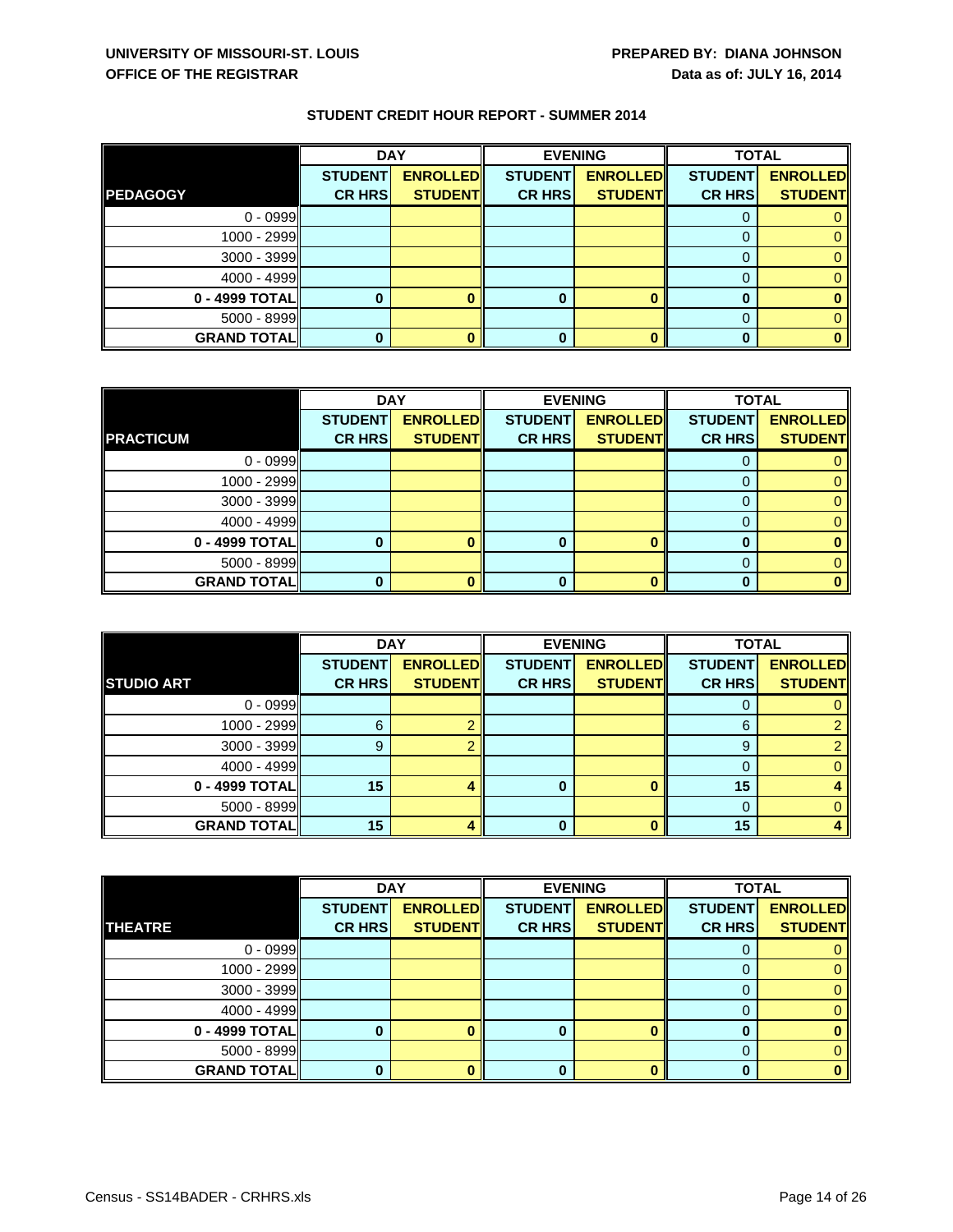|                          | <b>DAY</b>     |                 | <b>EVENING</b> |                 | <b>TOTAL</b>   |                 |
|--------------------------|----------------|-----------------|----------------|-----------------|----------------|-----------------|
|                          | <b>STUDENT</b> | <b>ENROLLED</b> | <b>STUDENT</b> | <b>ENROLLED</b> | <b>STUDENT</b> | <b>ENROLLED</b> |
| <b>THEATRE AND DANCE</b> | <b>CR HRS</b>  | <b>STUDENT</b>  | <b>CR HRS</b>  | <b>STUDENT</b>  | <b>CR HRS</b>  | <b>STUDENT</b>  |
| $0 - 0999$               |                |                 |                |                 |                |                 |
| 1000 - 2999              | 195            | 65              |                |                 | 195            | 65              |
| $3000 - 3999$            |                |                 |                |                 |                |                 |
| 4000 - 4999              |                |                 |                |                 |                |                 |
| 0 - 4999 TOTAL           | 195            | 65              | 0              |                 | 195            | 65              |
| $5000 - 8999$            |                |                 |                |                 |                |                 |
| <b>GRAND TOTAL</b>       | 195            | 65              | 0              |                 | 195            | 65              |

|                                 | <b>DAY</b>     |                 | <b>EVENING</b> |                 | <b>TOTAL</b>   |                 |
|---------------------------------|----------------|-----------------|----------------|-----------------|----------------|-----------------|
|                                 | <b>STUDENT</b> | <b>ENROLLED</b> | <b>STUDENT</b> | <b>ENROLLED</b> | <b>STUDENT</b> | <b>ENROLLED</b> |
| <b>THEORY &amp; COMPOSITION</b> | <b>CR HRS</b>  | <b>STUDENT</b>  | <b>CR HRS</b>  | <b>STUDENT</b>  | <b>CR HRS</b>  | <b>STUDENT</b>  |
| $0 - 0999$                      |                |                 |                |                 |                |                 |
| 1000 - 2999                     | 27             |                 |                |                 | 27             |                 |
| $3000 - 3999$                   |                |                 |                |                 | 0              |                 |
| $4000 - 4999$                   |                |                 |                |                 |                |                 |
| $0 - 4999$ TOTAL                | 27             | 9               | 0              |                 | 27             |                 |
| $5000 - 8999$                   |                |                 |                |                 | 0              |                 |
| <b>GRAND TOTAL</b>              | 27             |                 | ŋ              |                 | 27             |                 |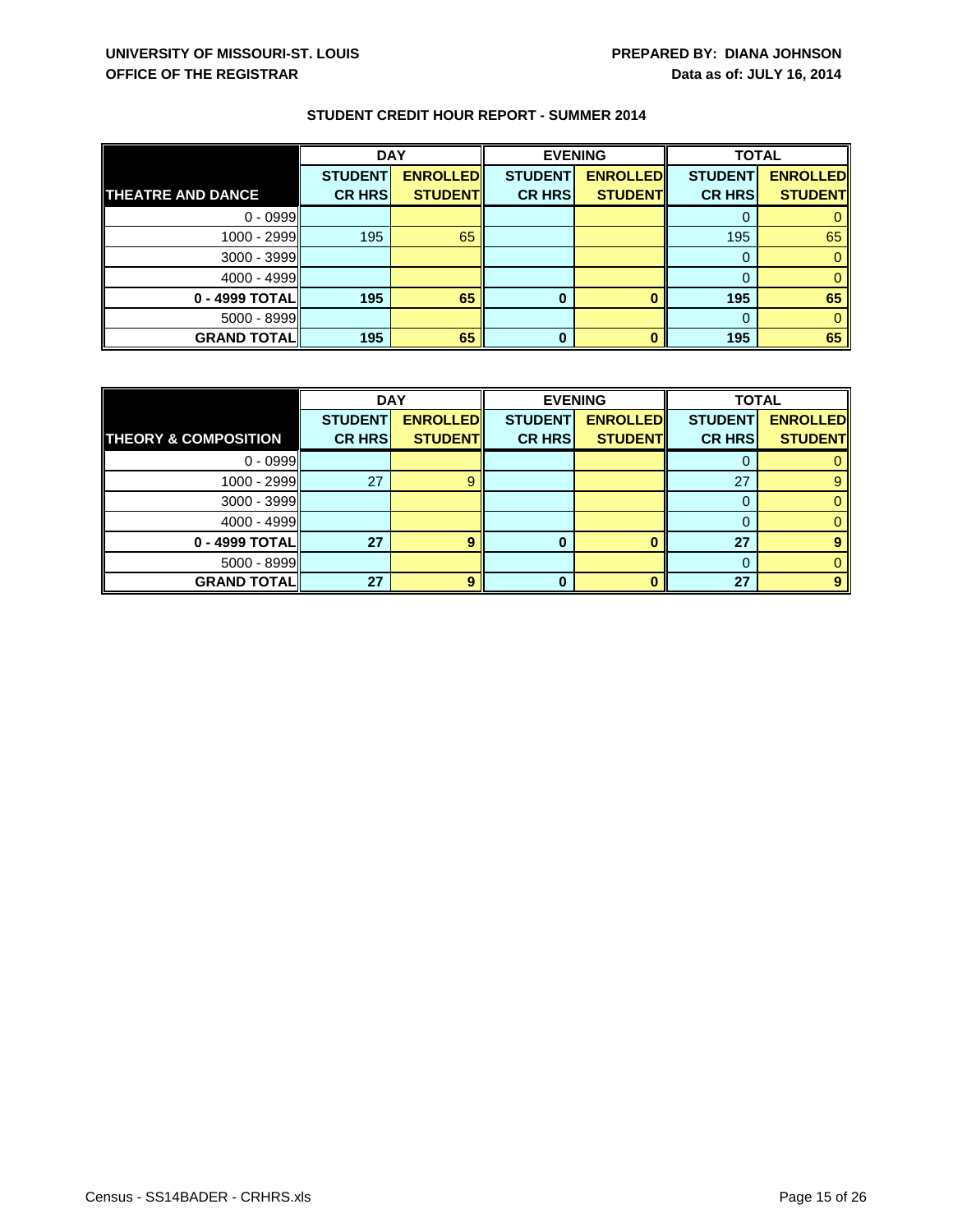|                    | <b>DAY</b>     |                 | <b>EVENING</b> |                 | <b>TOTAL</b>   |                 |
|--------------------|----------------|-----------------|----------------|-----------------|----------------|-----------------|
|                    | <b>STUDENT</b> | <b>ENROLLED</b> | <b>STUDENT</b> | <b>ENROLLED</b> | <b>STUDENT</b> | <b>ENROLLED</b> |
| <b>ACCOUNTING</b>  | <b>CR HRS</b>  | <b>STUDENT</b>  | <b>CR HRS</b>  | <b>STUDENT</b>  | <b>CR HRS</b>  | <b>STUDENT</b>  |
| $0 - 0999$         |                |                 |                |                 |                |                 |
| $1000 - 2999$      | 210            | 70              | 51             | 17              | 261            | 87              |
| $3000 - 3999$      | 12             | 4               | 204            | 68              | 216            | 72              |
| $4000 - 4999$      |                |                 |                |                 |                | $\Omega$        |
| 0 - 4999 TOTAL     | 222            | 74              | 255            | 85              | 477            | 159             |
| 5000-8999          | 105            | 35              |                |                 | 105            | 35              |
| <b>GRAND TOTAL</b> | 327            | 109             | 255            | 85              | 582            | 194             |

|                       | <b>DAY</b>     |                 | <b>EVENING</b> |                 | <b>TOTAL</b>   |                 |
|-----------------------|----------------|-----------------|----------------|-----------------|----------------|-----------------|
| <b>BUSINESS</b>       | <b>STUDENT</b> | <b>ENROLLED</b> | <b>STUDENT</b> | <b>ENROLLED</b> | <b>STUDENT</b> | <b>ENROLLED</b> |
| <b>ADMINISTRATION</b> | <b>CR HRS</b>  | <b>STUDENT</b>  | <b>CR HRS</b>  | <b>STUDENT</b>  | <b>CR HRS</b>  | <b>STUDENT</b>  |
| $0 - 0999$            |                |                 |                |                 |                |                 |
| 1000 - 2999           | 141            | 47              |                |                 | 141            | 47              |
| $3000 - 3999$         |                |                 |                |                 |                |                 |
| 4000 - 4999           |                |                 |                |                 | $\Omega$       |                 |
| 0 - 4999 TOTAL        | 141            | 47              | 0              |                 | 141            | 47              |
| $5000 - 8999$         | 244            | 83              |                |                 | 244            | 83              |
| <b>GRAND TOTAL</b>    | 385            | 130             | 0              |                 | 385            | 130             |

|                    | <b>DAY</b>     |                 | <b>EVENING</b> |                 | <b>TOTAL</b>   |                 |
|--------------------|----------------|-----------------|----------------|-----------------|----------------|-----------------|
|                    | <b>STUDENT</b> | <b>ENROLLED</b> | <b>STUDENT</b> | <b>ENROLLED</b> | <b>STUDENT</b> | <b>ENROLLED</b> |
| <b>FINANCE</b>     | <b>CR HRS</b>  | <b>STUDENT</b>  | <b>CR HRS</b>  | <b>STUDENT</b>  | <b>CR HRS</b>  | <b>STUDENT</b>  |
| $0 - 0999$         |                |                 |                |                 | υ              |                 |
| $1000 - 2999$      |                |                 |                |                 |                | 0               |
| $3000 - 3999$      | 265            | 89              | 174            | 58              | 439            | 147             |
| $4000 - 4999$      |                |                 |                |                 |                |                 |
| 0 - 4999 TOTAL     | 265            | 89              | 174            | 58              | 439            | 147             |
| $5000 - 8999$      | 131            | 45              |                |                 | 131            | 45              |
| <b>GRAND TOTAL</b> | 396            | 134             | 174            | 58              | 570            | 192             |

|                    | <b>DAY</b>     |                 |                | <b>EVENING</b>  | <b>TOTAL</b>   |                 |
|--------------------|----------------|-----------------|----------------|-----------------|----------------|-----------------|
| <b>INFORMATION</b> | <b>STUDENT</b> | <b>ENROLLED</b> | <b>STUDENT</b> | <b>ENROLLED</b> | <b>STUDENT</b> | <b>ENROLLED</b> |
| <b>SYSTEMS</b>     | <b>CR HRS</b>  | <b>STUDENT</b>  | <b>CR HRS</b>  | <b>STUDENT</b>  | <b>CR HRS</b>  | <b>STUDENT</b>  |
| $0 - 0999$         |                |                 |                |                 |                |                 |
| 1000 - 2999        | 192            | 64              |                |                 | 192            | 64              |
| $3000 - 3999$      | 21             |                 | 207            | 69              | 228            | 76              |
| $4000 - 4999$      |                |                 |                |                 | 0              | $\mathbf{0}$    |
| 0 - 4999 TOTAL     | 213            | 71              | 207            | 69              | 420            | 140             |
| $5000 - 8999$      | 95             | 33              |                |                 | 95             | 33              |
| <b>GRAND TOTAL</b> | 308            | 104             | 207            | 69              | 515            | 173             |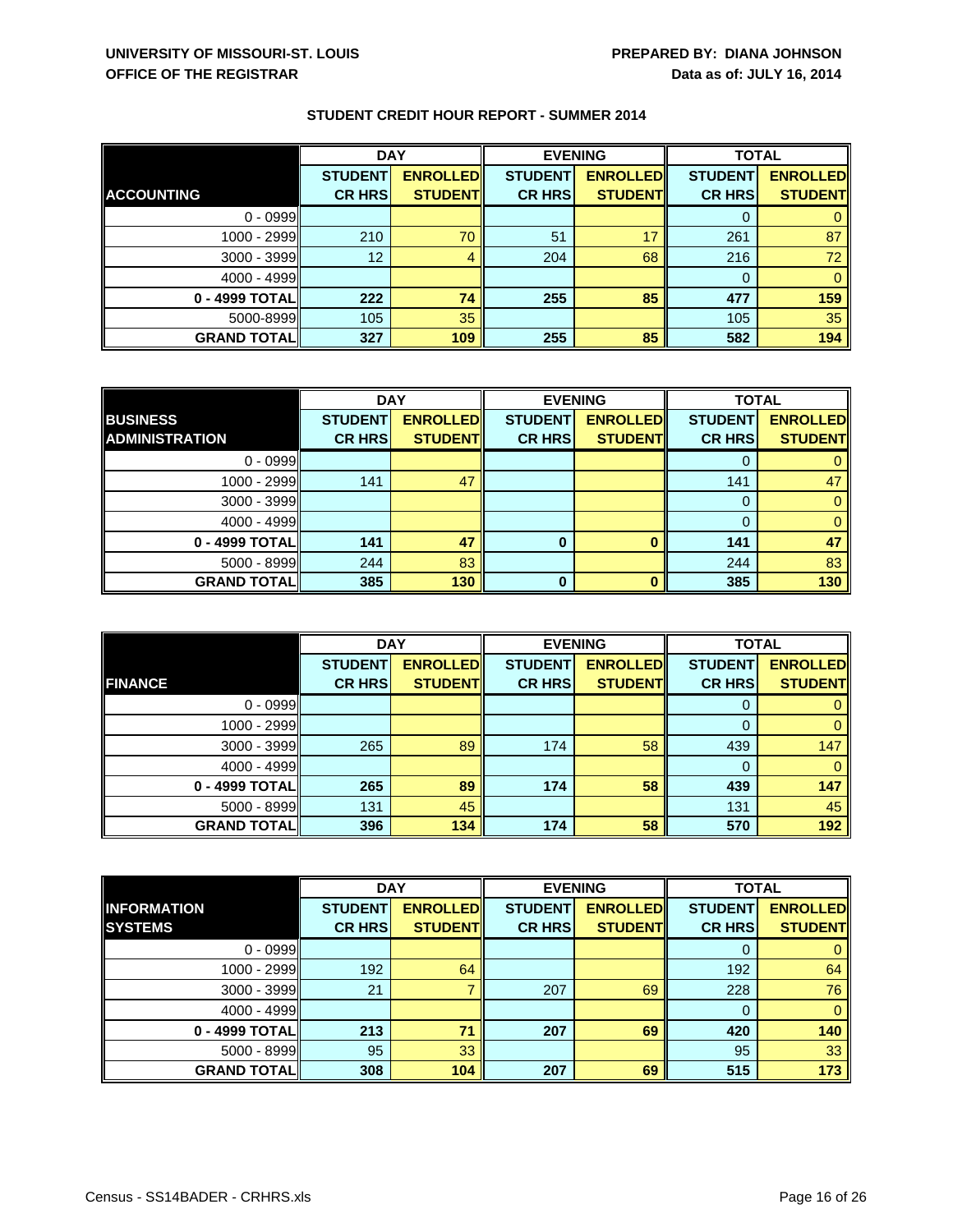| <b>LOGISTICS &amp;</b> | <b>DAY</b>     |                 | <b>EVENING</b> |                 | <b>TOTAL</b>   |                 |
|------------------------|----------------|-----------------|----------------|-----------------|----------------|-----------------|
| <b>OPERATIONS</b>      | <b>STUDENT</b> | <b>ENROLLED</b> | <b>STUDENT</b> | <b>ENROLLED</b> | <b>STUDENT</b> | <b>ENROLLED</b> |
| <b>MANAGEMENT</b>      | <b>CR HRS</b>  | <b>STUDENT</b>  | <b>CR HRS</b>  | <b>STUDENT</b>  | <b>CR HRS</b>  | <b>STUDENT</b>  |
| $0 - 0999$             |                |                 |                |                 | 0              |                 |
| 1000 - 2999            |                |                 |                |                 | 0              |                 |
| $3000 - 3999$          | 363            | 121             | 186            | 62              | 549            | 183             |
| $4000 - 4999$          |                |                 |                |                 | 0              |                 |
| 0 - 4999 TOTAL         | 363            | 121             | 186            | 62              | 549            | 183             |
| $5000 - 8999$          | 119            | 41              |                |                 | 119            | 41              |
| <b>GRAND TOTAL</b>     | 482            | 162             | 186            | 62              | 668            | 224             |

|                    | <b>DAY</b>     |                 | <b>EVENING</b> |                 | <b>TOTAL</b>   |                 |
|--------------------|----------------|-----------------|----------------|-----------------|----------------|-----------------|
|                    | <b>STUDENT</b> | <b>ENROLLED</b> | <b>STUDENT</b> | <b>ENROLLED</b> | <b>STUDENT</b> | <b>ENROLLED</b> |
| <b>MANAGEMENT</b>  | <b>CR HRS</b>  | <b>STUDENT</b>  | <b>CR HRS</b>  | <b>STUDENT</b>  | <b>CR HRS</b>  | <b>STUDENT</b>  |
| $0 - 0999$         |                |                 |                |                 |                |                 |
| 1000 - 2999        |                |                 |                |                 |                |                 |
| $3000 - 3999$      | 214            | 72              | 141            | 47              | 355            | 119             |
| 4000 - 4999        | 87             | 29              | 138            | 46              | 225            | 75              |
| 0 - 4999 TOTAL     | 301            | 101             | 279            | 93              | 580            | 194             |
| $5000 - 8999$      | 60             | 20              |                |                 | 60             | 20              |
| <b>GRAND TOTAL</b> | 361            | 121             | 279            | 93              | 640            | 214             |

|                    | <b>DAY</b>     |                 | <b>EVENING</b> |                 | <b>TOTAL</b>   |                 |
|--------------------|----------------|-----------------|----------------|-----------------|----------------|-----------------|
| INTERNATIONAL      | <b>STUDENT</b> | <b>ENROLLED</b> | <b>STUDENT</b> | <b>ENROLLED</b> | <b>STUDENT</b> | <b>ENROLLED</b> |
| <b>BUSINESS</b>    | <b>CR HRS</b>  | <b>STUDENT</b>  | <b>CR HRS</b>  | <b>STUDENT</b>  | <b>CR HRS</b>  | <b>STUDENT</b>  |
| $0 - 0999$         |                |                 |                |                 |                |                 |
| $1000 - 2999$      |                |                 |                |                 |                |                 |
| $3000 - 3999$      | 60             | 20              |                |                 | 60             | 20              |
| $4000 - 4999$      |                |                 |                |                 |                | 0               |
| 0 - 4999 TOTAL     | 60             | 20              | 0              |                 | 60             | 20              |
| $5000 - 8999$      | 147            | 49              |                |                 | 147            | 49              |
| <b>GRAND TOTAL</b> | 207            | 69              | 0              |                 | 207            | 69              |

|                    | <b>DAY</b>     |                 | <b>EVENING</b> |                 | <b>TOTAL</b>   |                 |
|--------------------|----------------|-----------------|----------------|-----------------|----------------|-----------------|
|                    | <b>STUDENT</b> | <b>ENROLLED</b> | <b>STUDENT</b> | <b>ENROLLED</b> | <b>STUDENT</b> | <b>ENROLLED</b> |
| <b>MARKETING</b>   | <b>CR HRS</b>  | <b>STUDENT</b>  | <b>CR HRS</b>  | <b>STUDENT</b>  | <b>CR HRS</b>  | <b>STUDENT</b>  |
| $0 - 0999$         |                |                 |                |                 |                |                 |
| 1000 - 2999        |                |                 |                |                 | $\Omega$       |                 |
| 3000 - 3999        | 148            | 51              | 75             | 25              | 223            | 76              |
| 4000 - 4999        |                |                 |                |                 | $\Omega$       | 0               |
| 0 - 4999 TOTAL     | 148            | 51              | 75             | 25              | 223            | 76              |
| 5000 - 8999        | 213            | 71              |                |                 | 213            | 71              |
| <b>GRAND TOTAL</b> | 361            | 122             | 75             | 25              | 436            | 147             |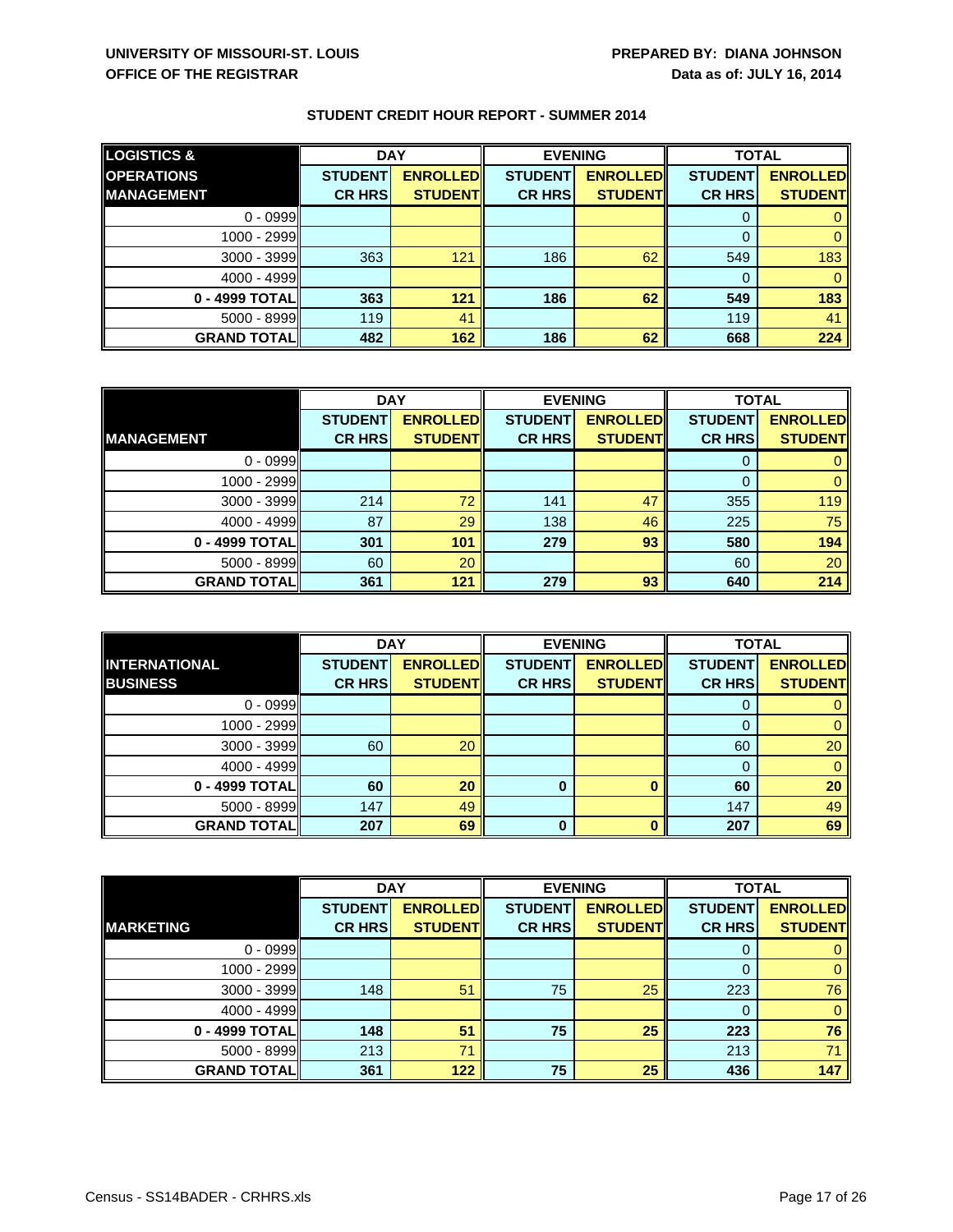|                    | <b>DAY</b>     |                 | <b>EVENING</b> |                 | <b>TOTAL</b>   |                 |
|--------------------|----------------|-----------------|----------------|-----------------|----------------|-----------------|
| <b>ADULT</b>       | <b>STUDENT</b> | <b>ENROLLED</b> | <b>STUDENT</b> | <b>ENROLLED</b> | <b>STUDENT</b> | <b>ENROLLED</b> |
| <b>EDUCATION</b>   | <b>CR HRS</b>  | <b>STUDENT</b>  | <b>CR HRS</b>  | <b>STUDENT</b>  | <b>CR HRS</b>  | <b>STUDENT</b>  |
| $0 - 0999$         |                |                 |                |                 |                |                 |
| 1000 - 2999        |                |                 |                |                 |                |                 |
| $3000 - 3999$      |                |                 |                |                 |                |                 |
| $4000 - 4999$      |                |                 |                |                 |                |                 |
| 0 - 4999 TOTAL     |                |                 |                |                 |                |                 |
| $5000 - 8999$      | 69             | 23              |                |                 | 69             | 23              |
| <b>GRAND TOTAL</b> | 69             | 23              | 0              |                 | 69             | 23              |

|                    | <b>DAY</b>     |                 | <b>EVENING</b> |                 | <b>TOTAL</b>   |                 |
|--------------------|----------------|-----------------|----------------|-----------------|----------------|-----------------|
| <b>COUNSELOR</b>   | <b>STUDENT</b> | <b>ENROLLED</b> | <b>STUDENT</b> | <b>ENROLLED</b> | <b>STUDENT</b> | <b>ENROLLED</b> |
| <b>EDUCATION</b>   | <b>CR HRS</b>  | <b>STUDENT</b>  | <b>CR HRS</b>  | <b>STUDENT</b>  | <b>CR HRS</b>  | <b>STUDENT</b>  |
| $0 - 0999$         |                |                 |                |                 |                |                 |
| $1000 - 2999$      |                |                 |                |                 |                |                 |
| $3000 - 3999$      |                |                 | 9              |                 | 9              |                 |
| $4000 - 4999$      |                |                 |                |                 |                |                 |
| 0 - 4999 TOTAL     |                |                 | 9              |                 | 9              |                 |
| $5000 - 8999$      | 543            | 184             |                |                 | 543            | 184             |
| <b>GRAND TOTAL</b> | 543            | 184             | 9              | ≏               | 552            | 187             |

|                        | <b>DAY</b>     |                 | <b>EVENING</b> |                 | <b>TOTAL</b>   |                 |
|------------------------|----------------|-----------------|----------------|-----------------|----------------|-----------------|
| <b>EARLY CHILDHOOD</b> | <b>STUDENT</b> | <b>ENROLLED</b> | <b>STUDENT</b> | <b>ENROLLED</b> | <b>STUDENT</b> | <b>ENROLLED</b> |
| <b>EDUCATION</b>       | <b>CR HRS</b>  | <b>STUDENT</b>  | <b>CR HRS</b>  | <b>STUDENT</b>  | <b>CR HRS</b>  | <b>STUDENT</b>  |
| $0 - 0999$             |                |                 |                |                 |                |                 |
| $1000 - 2999$          |                |                 |                |                 |                |                 |
| $3000 - 3999$          | 51             | 34              | 30             | 10              | 81             | 44              |
| $4000 - 4999$          |                |                 |                |                 |                |                 |
| 0 - 4999 TOTAL         | 51             | 34              | 30             | 10              | 81             | 44              |
| $5000 - 8999$          | 3              |                 |                |                 | 3              |                 |
| <b>GRAND TOTAL</b>     | 54             | 35              | 30             | 10              | 84             | 45              |

|                    | <b>DAY</b>     |                 | <b>EVENING</b> |                 | <b>TOTAL</b>   |                 |
|--------------------|----------------|-----------------|----------------|-----------------|----------------|-----------------|
|                    | <b>STUDENT</b> | <b>ENROLLED</b> | <b>STUDENT</b> | <b>ENROLLED</b> | <b>STUDENT</b> | <b>ENROLLED</b> |
| <b>EDUCATION</b>   | <b>CR HRS</b>  | <b>STUDENT</b>  | <b>CR HRS</b>  | <b>STUDENT</b>  | <b>CR HRS</b>  | <b>STUDENT</b>  |
| $0 - 0999$         |                |                 |                |                 |                | 0               |
| 1000 - 2999        | 51             | 17              |                |                 | 51             | 17 <sup>°</sup> |
| 3000 - 3999        |                |                 |                |                 | 0              | $\mathbf{0}$    |
| 4000 - 4999        | 78             | 13              |                |                 | 78             | 13              |
| 0 - 4999 TOTAL     | 129            | 30              | 0              |                 | 129            | 30              |
| $5000 - 8999$      | 354            | 166             |                |                 | 354            | 166             |
| <b>GRAND TOTAL</b> | 483            | 196             | $\Omega$       |                 | 483            | 196             |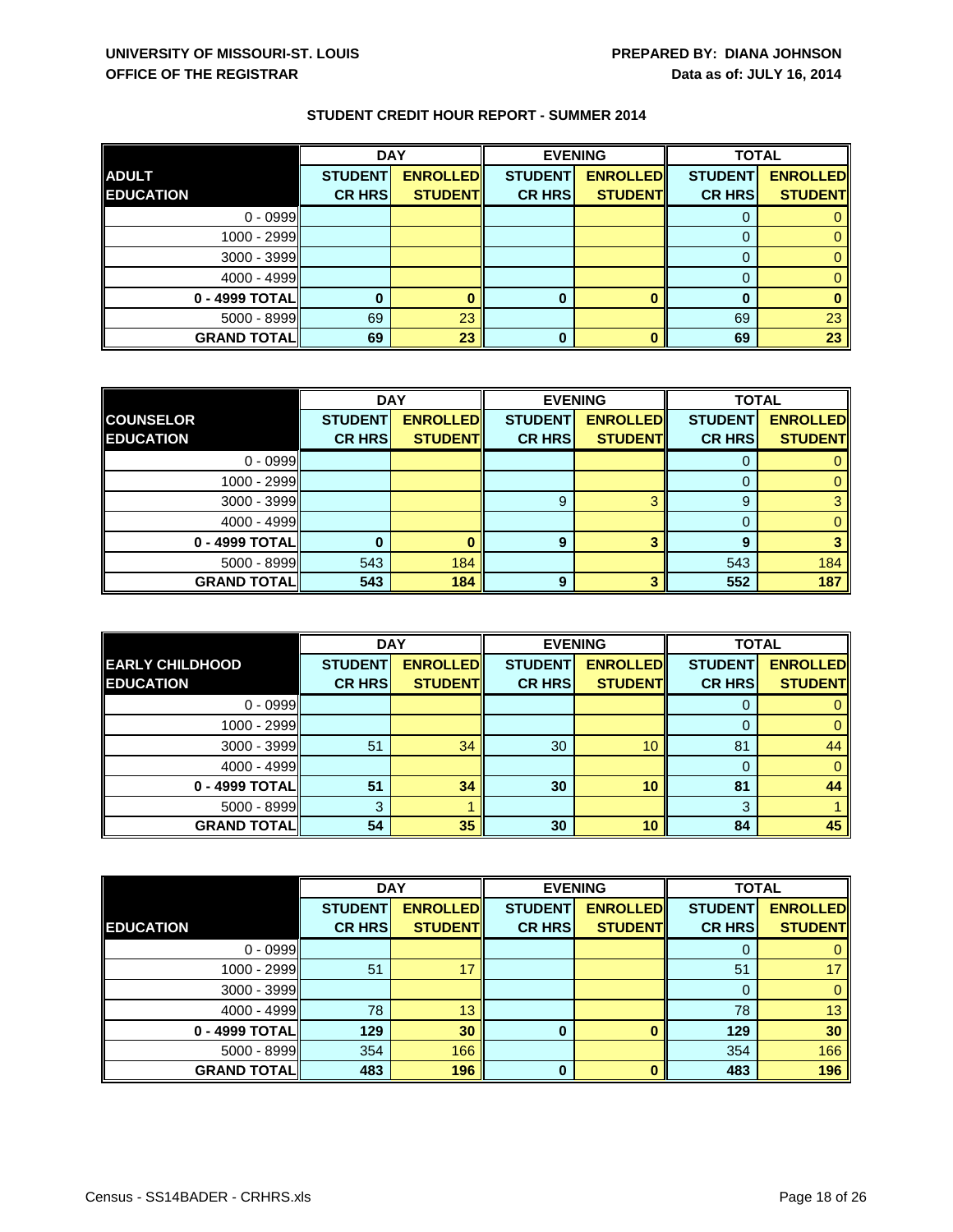|                       | <b>DAY</b>     |                 | <b>EVENING</b> |                 | <b>TOTAL</b>   |                 |
|-----------------------|----------------|-----------------|----------------|-----------------|----------------|-----------------|
| <b>EDUCATIONAL</b>    | <b>STUDENT</b> | <b>ENROLLED</b> | <b>STUDENT</b> | <b>ENROLLED</b> | <b>STUDENT</b> | <b>ENROLLED</b> |
| <b>ADMINISTRATION</b> | <b>CR HRS</b>  | <b>STUDENT</b>  | <b>CR HRS</b>  | <b>STUDENT</b>  | <b>CR HRS</b>  | <b>STUDENT</b>  |
| $0 - 0999$            |                |                 |                |                 |                |                 |
| 1000 - 2999           |                |                 |                |                 |                |                 |
| $3000 - 3999$         |                |                 |                |                 |                |                 |
| $4000 - 4999$         |                |                 |                |                 |                |                 |
| 0 - 4999 TOTAL        |                |                 |                |                 |                |                 |
| $5000 - 8999$         | 267            | 89              |                |                 | 267            | 89              |
| <b>GRAND TOTAL</b>    | 267            | 89              |                |                 | 267            | 89              |

|                    | <b>DAY</b>     |                 | <b>EVENING</b> |                 | <b>TOTAL</b>   |                 |
|--------------------|----------------|-----------------|----------------|-----------------|----------------|-----------------|
| <b>EDUCATIONAL</b> | <b>STUDENT</b> | <b>ENROLLED</b> | <b>STUDENT</b> | <b>ENROLLED</b> | <b>STUDENT</b> | <b>ENROLLED</b> |
| <b>FOUNDATIONS</b> | <b>CR HRS</b>  | <b>STUDENT</b>  | <b>CR HRS</b>  | <b>STUDENT</b>  | <b>CR HRS</b>  | <b>STUDENT</b>  |
| $0 - 0999$         |                |                 |                |                 |                |                 |
| 1000 - 2999        |                |                 |                |                 |                |                 |
| $3000 - 3999$      |                |                 |                |                 | $\mathbf{0}$   |                 |
| $4000 - 4999$      |                |                 |                |                 |                |                 |
| 0 - 4999 TOTAL     |                |                 | 0              |                 |                |                 |
| $5000 - 8999$      |                |                 |                |                 | $\Omega$       |                 |
| <b>GRAND TOTAL</b> |                |                 | 0              |                 | ŋ              |                 |

|                    | <b>DAY</b>     |                 |                | <b>EVENING</b>  |                | <b>TOTAL</b>    |  |
|--------------------|----------------|-----------------|----------------|-----------------|----------------|-----------------|--|
| <b>EDUCATIONAL</b> | <b>STUDENT</b> | <b>ENROLLED</b> | <b>STUDENT</b> | <b>ENROLLED</b> | <b>STUDENT</b> | <b>ENROLLED</b> |  |
| <b>PSYCHOLOGY</b>  | <b>CR HRS</b>  | <b>STUDENT</b>  | <b>CR HRS</b>  | <b>STUDENT</b>  | <b>CR HRS</b>  | <b>STUDENT</b>  |  |
| $0 - 0999$         |                |                 |                |                 |                |                 |  |
| $1000 - 2999$      | 45             | 15              |                |                 | 45             | 15              |  |
| $3000 - 3999$      | 36             | 12              | 21             |                 | 57             | 19              |  |
| $4000 - 4999$      |                |                 |                |                 |                | 0               |  |
| $0 - 4999$ TOTAL   | 81             | 27              | 21             |                 | 102            | 34              |  |
| $5000 - 8999$      | 213            | 68              |                |                 | 213            | 68              |  |
| <b>GRAND TOTAL</b> | 294            | 95              | 21             |                 | 315            | 102             |  |

|                    | <b>DAY</b>     |                 | <b>EVENING</b> |                 | <b>TOTAL</b>   |                 |
|--------------------|----------------|-----------------|----------------|-----------------|----------------|-----------------|
| <b>EDUCATIONAL</b> | <b>STUDENT</b> | <b>ENROLLED</b> | <b>STUDENT</b> | <b>ENROLLED</b> | <b>STUDENT</b> | <b>ENROLLED</b> |
| <b>RESEARCH</b>    | <b>CR HRS</b>  | <b>STUDENT</b>  | <b>CR HRS</b>  | <b>STUDENT</b>  | <b>CR HRS</b>  | <b>STUDENT</b>  |
| $0 - 0999$         |                |                 |                |                 |                |                 |
| $1000 - 2999$      |                |                 |                |                 | $\mathbf{0}$   |                 |
| $3000 - 3999$      |                |                 |                |                 |                |                 |
| $4000 - 4999$      |                |                 |                |                 | $\Omega$       |                 |
| 0 - 4999 TOTAL     | 0              |                 | 0              |                 | 0              |                 |
| $5000 - 8999$      | 197            | 65              |                |                 | 197            | 65              |
| <b>GRAND TOTAL</b> | 197            | 65              | $\bf{0}$       |                 | 197            | 65              |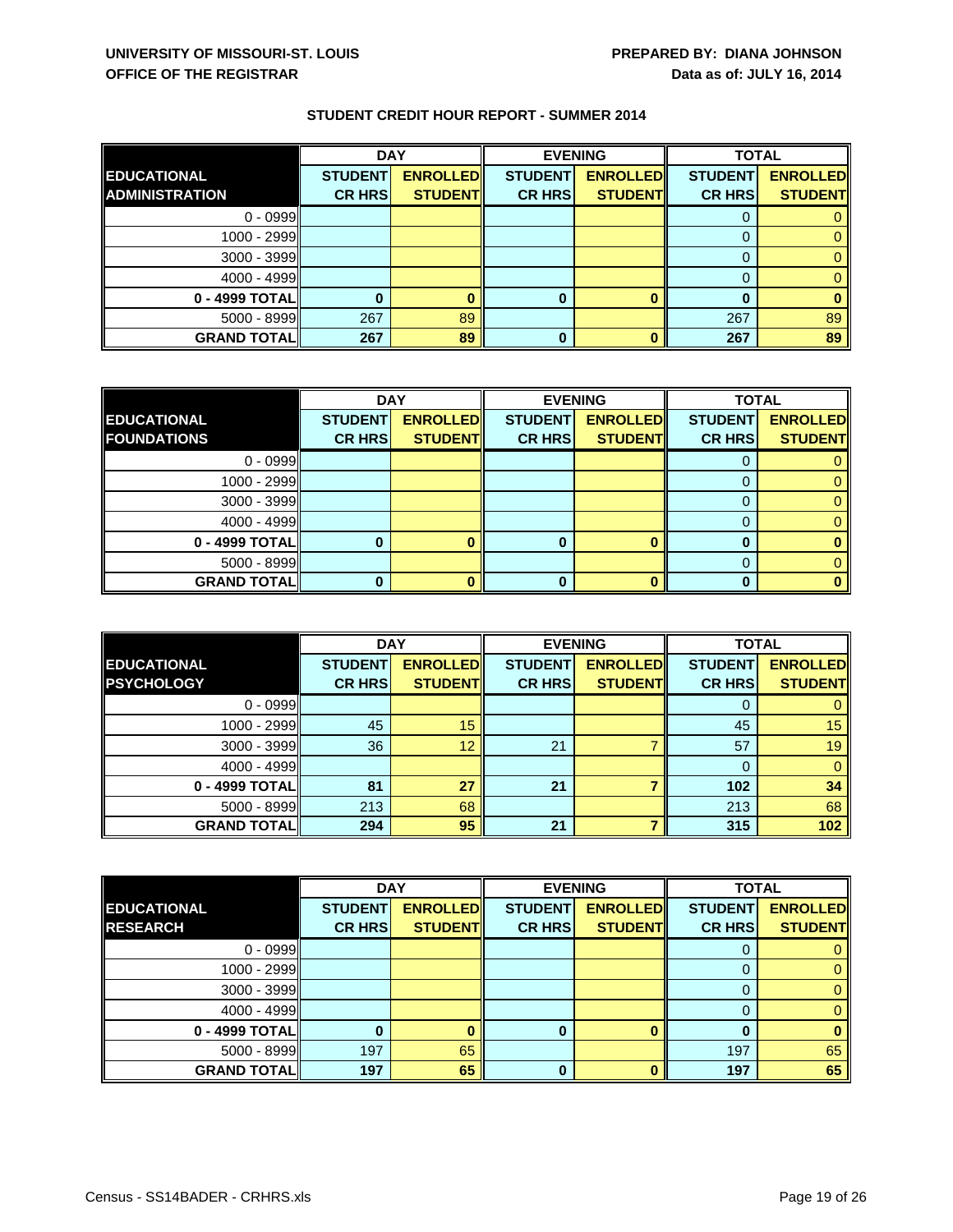|                                         | <b>DAY</b>                      |                                   | <b>EVENING</b>                  |                                   | <b>TOTAL</b>                    |                                   |
|-----------------------------------------|---------------------------------|-----------------------------------|---------------------------------|-----------------------------------|---------------------------------|-----------------------------------|
| <b>EDUCATIONAL</b><br><b>TECHNOLOGY</b> | <b>STUDENT</b><br><b>CR HRS</b> | <b>ENROLLED</b><br><b>STUDENT</b> | <b>STUDENT</b><br><b>CR HRS</b> | <b>ENROLLED</b><br><b>STUDENT</b> | <b>STUDENT</b><br><b>CR HRS</b> | <b>ENROLLED</b><br><b>STUDENT</b> |
| $0 - 0999$                              |                                 |                                   |                                 |                                   |                                 |                                   |
| $1000 - 2999$                           |                                 |                                   |                                 |                                   |                                 |                                   |
| 3000 - 3999                             | ≏                               |                                   |                                 |                                   | 3                               |                                   |
| 4000 - 4999                             | 6                               |                                   |                                 |                                   | 6                               |                                   |
| 0 - 4999 TOTAL                          | 9                               |                                   |                                 |                                   | 9                               |                                   |
| 5000 - 8999                             | 15                              |                                   |                                 |                                   | 15                              |                                   |
| <b>GRAND TOTAL</b>                      | 24                              | 10                                |                                 |                                   | 24                              | 10 <sup>1</sup>                   |

|                    | <b>DAY</b>     |                 |                | <b>EVENING</b>  | <b>TOTAL</b>   |                 |
|--------------------|----------------|-----------------|----------------|-----------------|----------------|-----------------|
| ELEMENTARY         | <b>STUDENT</b> | <b>ENROLLED</b> | <b>STUDENT</b> | <b>ENROLLED</b> | <b>STUDENT</b> | <b>ENROLLED</b> |
| <b>EDUCATION</b>   | <b>CR HRS</b>  | <b>STUDENT</b>  | <b>CR HRS</b>  | <b>STUDENT</b>  | <b>CR HRS</b>  | <b>STUDENT</b>  |
| $0 - 0999$         |                |                 |                |                 |                |                 |
| $1000 - 2999$      |                |                 |                |                 |                |                 |
| $3000 - 3999$      | 60             | 20              |                |                 | 60             | 20              |
| 4000 - 4999        | 156            | 52              | 15             |                 | 171            | 57              |
| 0 - 4999 TOTAL     | 216            | 72              | 15             |                 | 231            | 77              |
| $5000 - 8999$      | 114            | 38              |                |                 | 114            | 38              |
| <b>GRAND TOTAL</b> | 330            | 110             | 15             |                 | 345            | 115             |

|                             | <b>DAY</b>     |                 |                | <b>EVENING</b>  | <b>TOTAL</b>   |                 |
|-----------------------------|----------------|-----------------|----------------|-----------------|----------------|-----------------|
|                             | <b>STUDENT</b> | <b>ENROLLED</b> | <b>STUDENT</b> | <b>ENROLLED</b> | <b>STUDENT</b> | <b>ENROLLED</b> |
| <b>HEALTH &amp; PHYS ED</b> | <b>CR HRS</b>  | <b>STUDENT</b>  | <b>CR HRS</b>  | <b>STUDENT</b>  | <b>CR HRS</b>  | <b>STUDENT</b>  |
| $0 - 0999$                  |                |                 |                |                 | O              |                 |
| 1000 - 2999                 |                |                 |                |                 |                |                 |
| $3000 - 3999$               |                |                 |                |                 |                |                 |
| $4000 - 4999$               |                |                 |                |                 |                |                 |
| $0 - 4999$ TOTAL            |                |                 | 0              |                 | n              |                 |
| $5000 - 8999$               |                |                 |                |                 |                |                 |
| <b>GRAND TOTAL</b>          |                |                 | 0              |                 |                |                 |

|                         | <b>DAY</b>     |                 | <b>EVENING</b> |                 | <b>TOTAL</b>   |                 |
|-------------------------|----------------|-----------------|----------------|-----------------|----------------|-----------------|
|                         | <b>STUDENT</b> | <b>ENROLLED</b> | <b>STUDENT</b> | <b>ENROLLED</b> | <b>STUDENT</b> | <b>ENROLLED</b> |
| <b>HIGHER EDUCATION</b> | <b>CR HRS</b>  | <b>STUDENT</b>  | <b>CR HRS</b>  | <b>STUDENT</b>  | <b>CR HRS</b>  | <b>STUDENT</b>  |
| $0 - 0999$              |                |                 |                |                 |                | 0               |
| $1000 - 2999$           |                |                 |                |                 | 0              | 0               |
| $3000 - 3999$           |                |                 |                |                 | O              | 0               |
| $4000 - 4999$           |                |                 |                |                 |                | $\overline{0}$  |
| $0 - 4999$ TOTAL        |                |                 | 0              |                 | 0              | $\bf{0}$        |
| $5000 - 8999$           | 120            | 46              |                |                 | 120            | 46              |
| <b>GRAND TOTAL</b>      | 120            | 46              | ŋ              |                 | 120            | 46              |

|                          | <b>DAY</b><br><b>STUDENT</b><br><b>ENROLLEDI</b> |                 | <b>EVENING</b> |                  | <b>TOTAL</b>   |                  |
|--------------------------|--------------------------------------------------|-----------------|----------------|------------------|----------------|------------------|
|                          |                                                  |                 |                | STUDENT ENROLLED |                | STUDENT ENROLLED |
| <b>IMIDDLE EDUCATION</b> | <b>CR HRSI</b>                                   | <b>STUDENTI</b> | <b>CR HRSI</b> | <b>STUDENT</b>   | <b>CR HRSI</b> | <b>STUDENT</b>   |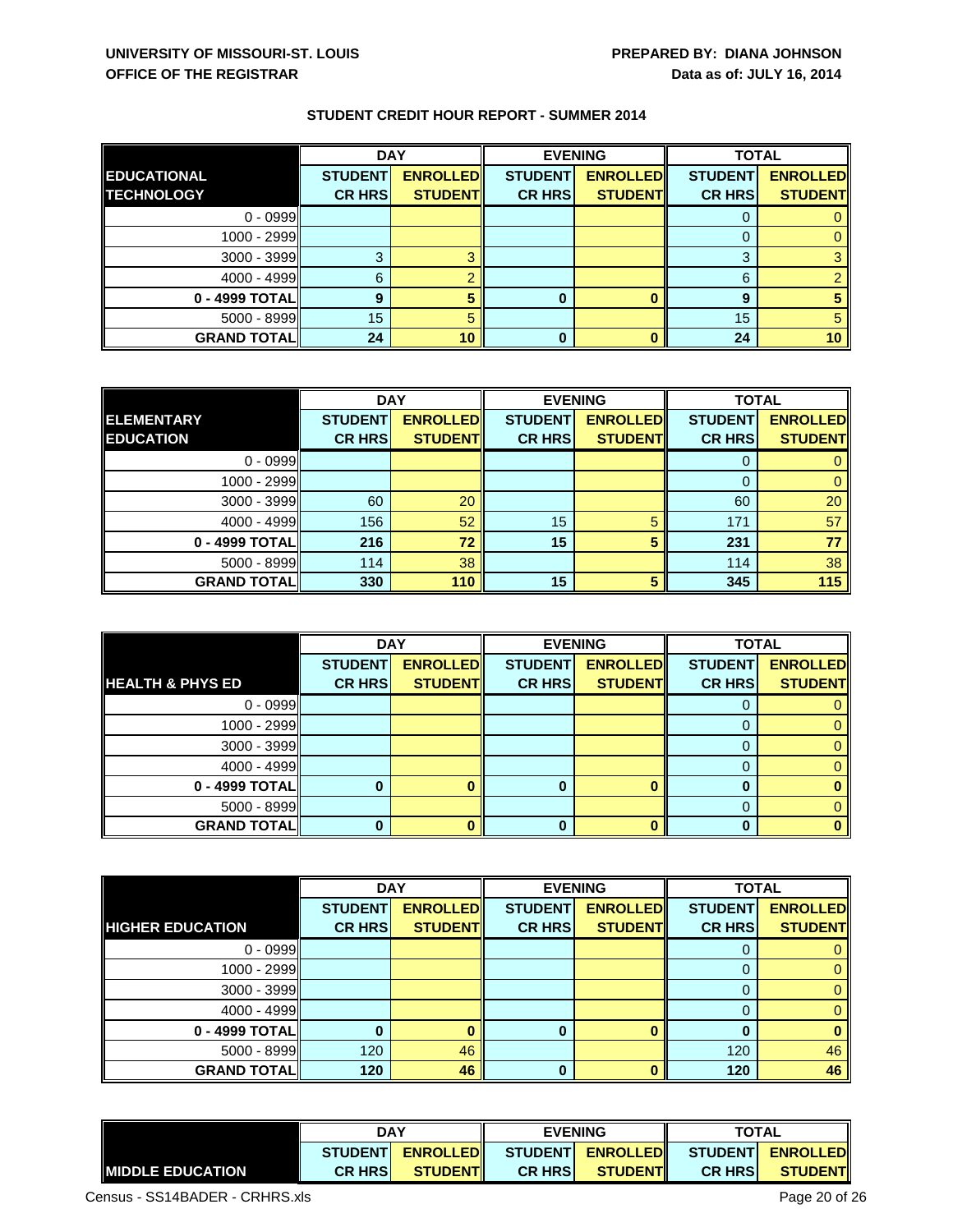| $0 - 0999$         |  |  |  |
|--------------------|--|--|--|
| $1000 - 2999$      |  |  |  |
| $3000 - 3999$      |  |  |  |
| $4000 - 4999$      |  |  |  |
| $0 - 4999$ TOTAL   |  |  |  |
| $5000 - 8999$      |  |  |  |
| <b>GRAND TOTAL</b> |  |  |  |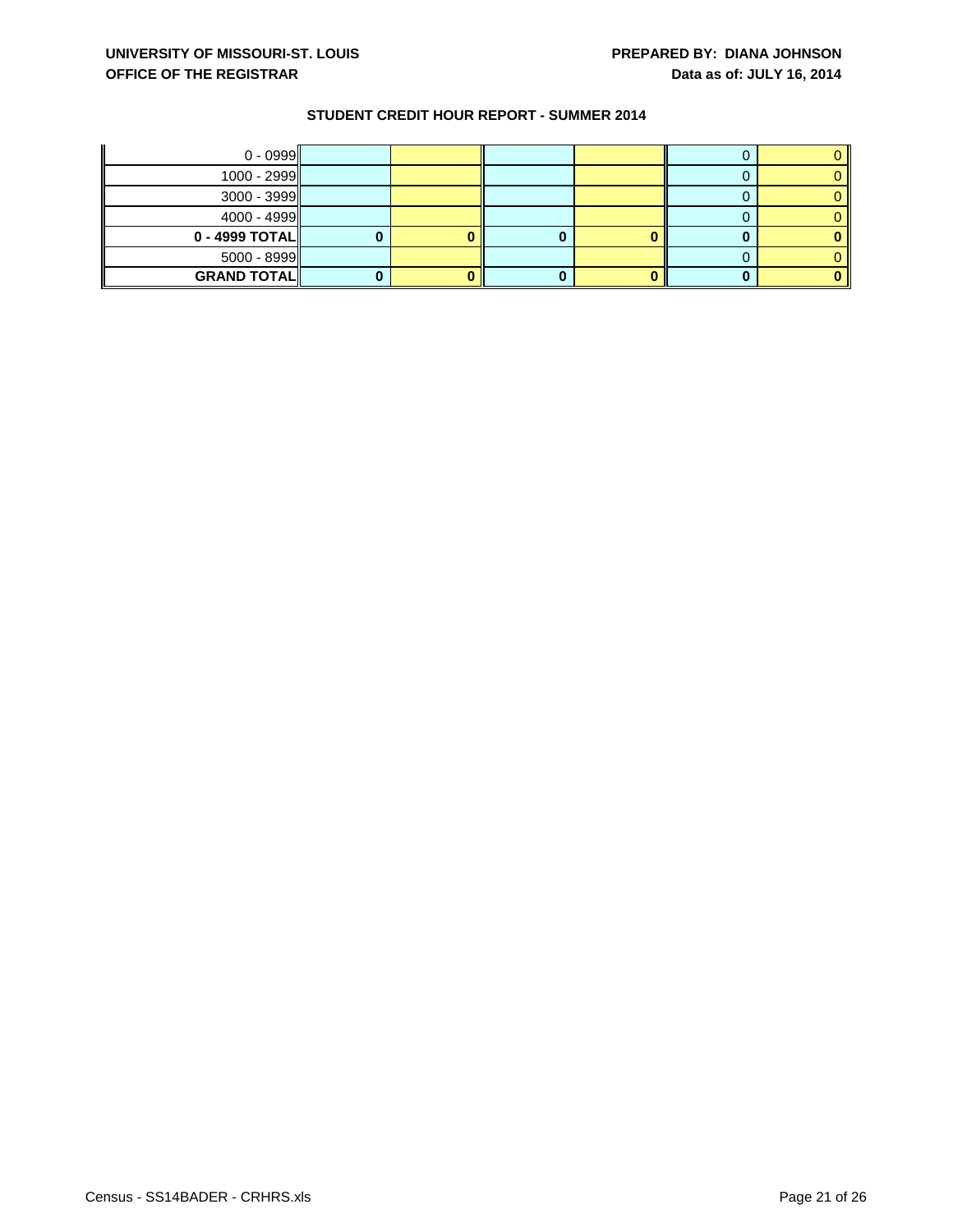|                    | <b>DAY</b>     |                 | <b>EVENING</b> |                 | <b>TOTAL</b>   |                 |
|--------------------|----------------|-----------------|----------------|-----------------|----------------|-----------------|
| <b>PHYSICAL</b>    | <b>STUDENT</b> | <b>ENROLLED</b> | <b>STUDENT</b> | <b>ENROLLED</b> | <b>STUDENT</b> | <b>ENROLLED</b> |
| <b>EDUCATION</b>   | <b>CR HRS</b>  | <b>STUDENT</b>  | <b>CR HRS</b>  | <b>STUDENT</b>  | <b>CR HRS</b>  | <b>STUDENT</b>  |
| $0 - 0999$         |                |                 |                |                 |                |                 |
| 1000 - 2999        |                |                 |                |                 |                |                 |
| $3000 - 3999$      | 129            | 33              |                |                 | 129            | 33              |
| $4000 - 4999$      |                |                 |                |                 |                |                 |
| 0 - 4999 TOTAL     | 129            | 33              |                |                 | 129            | 33              |
| $5000 - 8999$      |                |                 |                |                 |                |                 |
| <b>GRAND TOTAL</b> | 129            | 33              | 0              |                 | 129            | 33              |

|                    | <b>DAY</b>     |                 |                | <b>TOTAL</b><br><b>EVENING</b> |                |                 |
|--------------------|----------------|-----------------|----------------|--------------------------------|----------------|-----------------|
| <b>SECONDARY</b>   | <b>STUDENT</b> | <b>ENROLLED</b> | <b>STUDENT</b> | <b>ENROLLED</b>                | <b>STUDENT</b> | <b>ENROLLED</b> |
| <b>EDUCATION</b>   | <b>CR HRS</b>  | <b>STUDENT</b>  | <b>CR HRS</b>  | <b>STUDENT</b>                 | <b>CR HRS</b>  | <b>STUDENT</b>  |
| $0 - 0999$         |                |                 |                |                                |                |                 |
| 1000 - 2999        |                |                 |                |                                |                |                 |
| $3000 - 3999$      |                |                 |                |                                | O              |                 |
| $4000 - 4999$      |                |                 |                |                                |                |                 |
| $0 - 4999$ TOTAL   |                |                 | 0              |                                |                |                 |
| $5000 - 8999$      | 63             | 21              |                |                                | 63             | 21              |
| <b>GRAND TOTAL</b> | 63             | 21              | 0              |                                | 63             | 21              |

|                    | <b>DAY</b><br><b>EVENING</b> |                 | <b>TOTAL</b>   |                 |                |                 |
|--------------------|------------------------------|-----------------|----------------|-----------------|----------------|-----------------|
| <b>SPECIAL</b>     | <b>STUDENT</b>               | <b>ENROLLED</b> | <b>STUDENT</b> | <b>ENROLLED</b> | <b>STUDENT</b> | <b>ENROLLED</b> |
| <b>EDUCATION</b>   | <b>CR HRS</b>                | <b>STUDENT</b>  | <b>CR HRS</b>  | <b>STUDENT</b>  | <b>CR HRS</b>  | <b>STUDENT</b>  |
| $0 - 0999$         |                              |                 |                |                 |                |                 |
| 1000 - 2999        |                              |                 |                |                 |                |                 |
| $3000 - 3999$      | 99                           | 33              | 30             | 10              | 129            | 43              |
| 4000 - 4999        | 69                           | 23              |                |                 | 69             | 23              |
| 0 - 4999 TOTAL     | 168                          | 56              | 30             | 10              | 198            | 66              |
| $5000 - 8999$      | 189                          | 63              |                |                 | 189            | 63              |
| <b>GRAND TOTAL</b> | 357                          | 119             | 30             | 10              | 387            | 129             |

|                    | <b>DAY</b><br><b>EVENING</b> |                 | <b>TOTAL</b>   |                 |                |                 |
|--------------------|------------------------------|-----------------|----------------|-----------------|----------------|-----------------|
| <b>TEACHER</b>     | <b>STUDENT</b>               | <b>ENROLLED</b> | <b>STUDENT</b> | <b>ENROLLED</b> | <b>STUDENT</b> | <b>ENROLLED</b> |
| <b>EDUCATION</b>   | <b>CR HRS</b>                | <b>STUDENT</b>  | <b>CR HRS</b>  | <b>STUDENT</b>  | <b>CR HRS</b>  | <b>STUDENT</b>  |
| $0 - 0999$         |                              |                 |                |                 |                |                 |
| 1000 - 2999        | 54                           | 18              |                |                 | 54             | 18              |
| $3000 - 3999$      | 55                           | 22              | 27             | 9               | 82             | 31              |
| 4000 - 4999        | 66                           | 22              |                |                 | 66             | 22              |
| 0 - 4999 TOTAL     | 175                          | 62              | 27             | 9               | 202            | 71              |
| $5000 - 8999$      | 248                          | 77              |                |                 | 248            | 77              |
| <b>GRAND TOTAL</b> | 423                          | 139             | 27             | o               | 450            | 148             |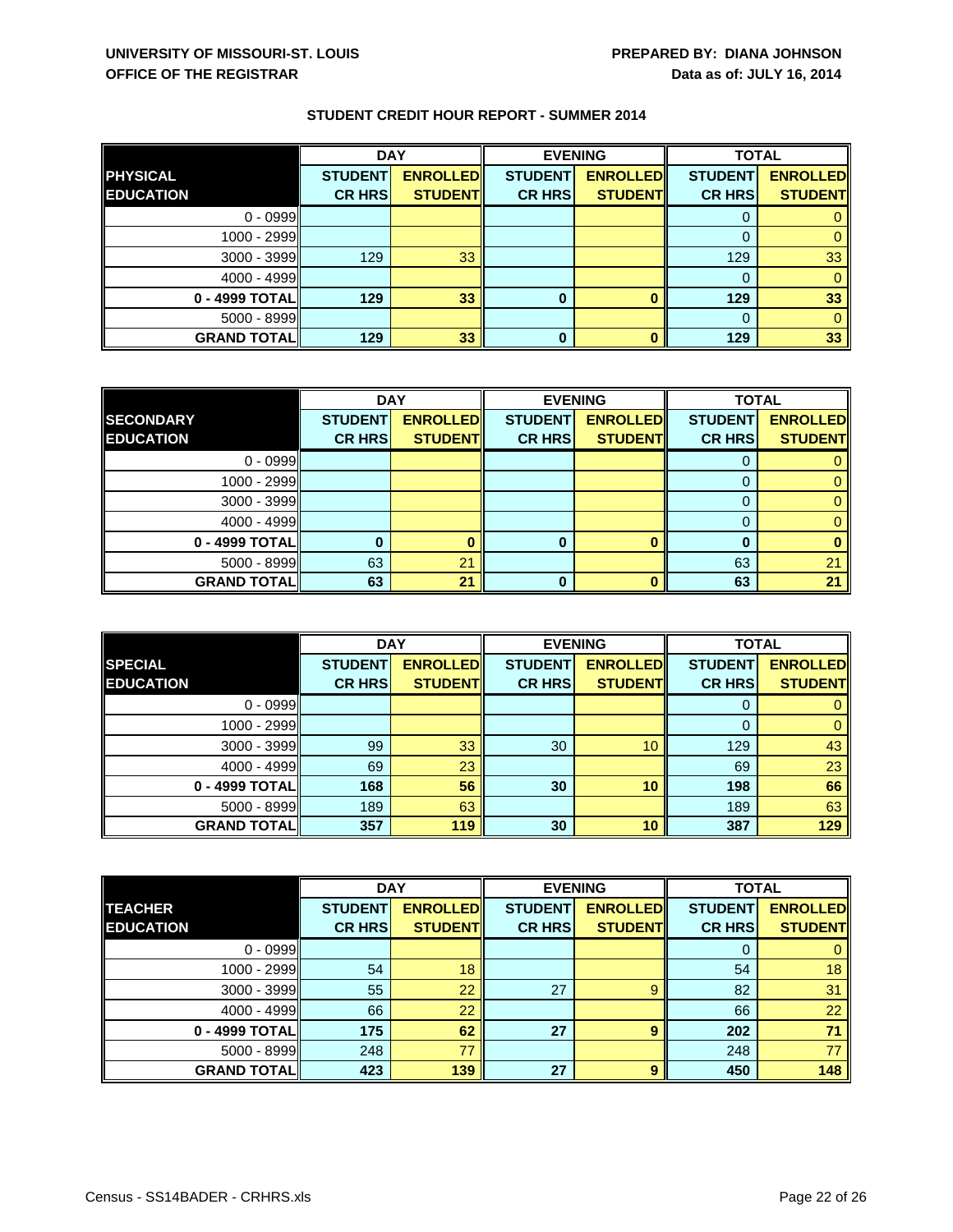|                           | <b>DAY</b>     |                 | <b>EVENING</b> |                 | <b>TOTAL</b>   |                 |
|---------------------------|----------------|-----------------|----------------|-----------------|----------------|-----------------|
| <b>TOTAL COLLEGE OF</b>   | <b>STUDENT</b> | <b>ENROLLED</b> | <b>STUDENT</b> | <b>ENROLLED</b> | <b>STUDENT</b> | <b>ENROLLED</b> |
| <b>ARTS &amp; SCIENCE</b> | <b>CR HRS</b>  | <b>STUDENT</b>  | <b>CR HRS</b>  | <b>STUDENT</b>  | <b>CR HRS</b>  | <b>STUDENT</b>  |
| $0 - 0999$                |                |                 |                |                 |                |                 |
| 1000 - 2999               | 6,505          | 1,989           | 1,403          | 450             | 7,908          | 2,439           |
| $3000 - 3999$             | 1,771          | 594             | 81             | 27              | 1,852          | 621             |
| 4000 - 4999               | 609            | 226             | 618            | 206             | 1,227          | 432             |
| 0 - 4999 TOTAL            | 8,885          | 2,809           | 2,102          | 683             | 10,987         | 3,492           |
| 5000 - 8999               | 929            | 384             | 0              |                 | 929            | 384             |
| <b>GRAND TOTAL</b>        | 9,814          | 3,193           | 2,102          | 683             | 11,916         | 3,876           |

|                                | <b>DAY</b>     |                 | <b>EVENING</b> |                 | <b>TOTAL</b>   |                 |
|--------------------------------|----------------|-----------------|----------------|-----------------|----------------|-----------------|
| <b>TOTAL COLLEGE OF</b>        | <b>STUDENT</b> | <b>ENROLLED</b> | <b>STUDENT</b> | <b>ENROLLED</b> | <b>STUDENT</b> | <b>ENROLLED</b> |
| <b>BUSINESS ADMINISTRATION</b> | <b>CR HRS</b>  | <b>STUDENT</b>  | <b>CR HRS</b>  | <b>STUDENT</b>  | <b>CR HRS</b>  | <b>STUDENT</b>  |
| $0 - 0999$                     |                |                 |                |                 |                |                 |
| 1000 - 2999                    | 543            | 181             | 51             | 17              | 594            | 198             |
| $3000 - 3999$                  | 1,083          | 364             | 987            | 329             | 2,070          | 693             |
| $4000 - 4999$                  | 87             | 29              | 138            | 46              | 225            | 75              |
| 0 - 4999 TOTAL                 | 1,713          | 574             | 1,176          | 392             | 2,889          | 966             |
| 5000 - 8999                    | 1,114          | 377             | 0              |                 | 1,114          | 377             |
| <b>GRAND TOTAL</b>             | 2,827          | 951             | 1,176          | 392             | 4,003          | 1,343           |

|                         | <b>DAY</b>     |                 | <b>EVENING</b> |                 | <b>TOTAL</b>   |                 |
|-------------------------|----------------|-----------------|----------------|-----------------|----------------|-----------------|
| <b>TOTAL COLLEGE OF</b> | <b>STUDENT</b> | <b>ENROLLED</b> | <b>STUDENT</b> | <b>ENROLLED</b> | <b>STUDENT</b> | <b>ENROLLED</b> |
| <b>EDUCATION</b>        | <b>CR HRS</b>  | <b>STUDENT</b>  | <b>CR HRS</b>  | <b>STUDENT</b>  | <b>CR HRS</b>  | <b>STUDENT</b>  |
| $0 - 0999$              |                |                 | 0              |                 |                |                 |
| $1000 - 2999$           | 150            | 50              | 0              |                 | 150            | 50              |
| $3000 - 3999$           | 433            | 157             | 117            | 39              | 550            | 196             |
| $4000 - 4999$           | 375            | 112             | 15             | 5               | 390            | 117             |
| 0 - 4999 TOTAL          | 958            | 319             | 132            | 44              | 1,090          | 363             |
| $5000 - 8999$           | 2,395          | 846             | 0              |                 | 2,395          | 846             |
| <b>GRAND TOTAL</b>      | 3,353          | 1,165           | 132            | 44              | 3,485          | 1,209           |

|                              | <b>DAY</b>     |                 | <b>EVENING</b> |                 | <b>TOTAL</b>   |                 |
|------------------------------|----------------|-----------------|----------------|-----------------|----------------|-----------------|
| <b>TOTAL COLLEGE OF</b>      | <b>STUDENT</b> | <b>ENROLLED</b> | <b>STUDENT</b> | <b>ENROLLED</b> | <b>STUDENT</b> | <b>ENROLLED</b> |
| <b>FINE ARTS &amp; COMM.</b> | <b>CR HRS</b>  | <b>STUDENT</b>  | <b>CR HRS</b>  | <b>STUDENT</b>  | <b>CR HRS</b>  | <b>STUDENT</b>  |
| $0 - 0999$                   |                |                 | Ő              |                 |                |                 |
| $1000 - 2999$                | 1,376          | 459             | 0              |                 | 1,376          | 459             |
| $3000 - 3999$                | 476            | 154             | 0              |                 | 476            | 154             |
| $4000 - 4999$                | 151            | 39              | 0              |                 | 151            | 39              |
| 0 - 4999 TOTAL               | 2,003          | 652             | 0              |                 | 2,003          | 652             |
| $5000 - 8999$                | 27             |                 | 0              |                 | 27             | 8               |
| <b>GRAND TOTAL</b>           | 2,030          | 660             | 0              |                 | 2,030          | 660             |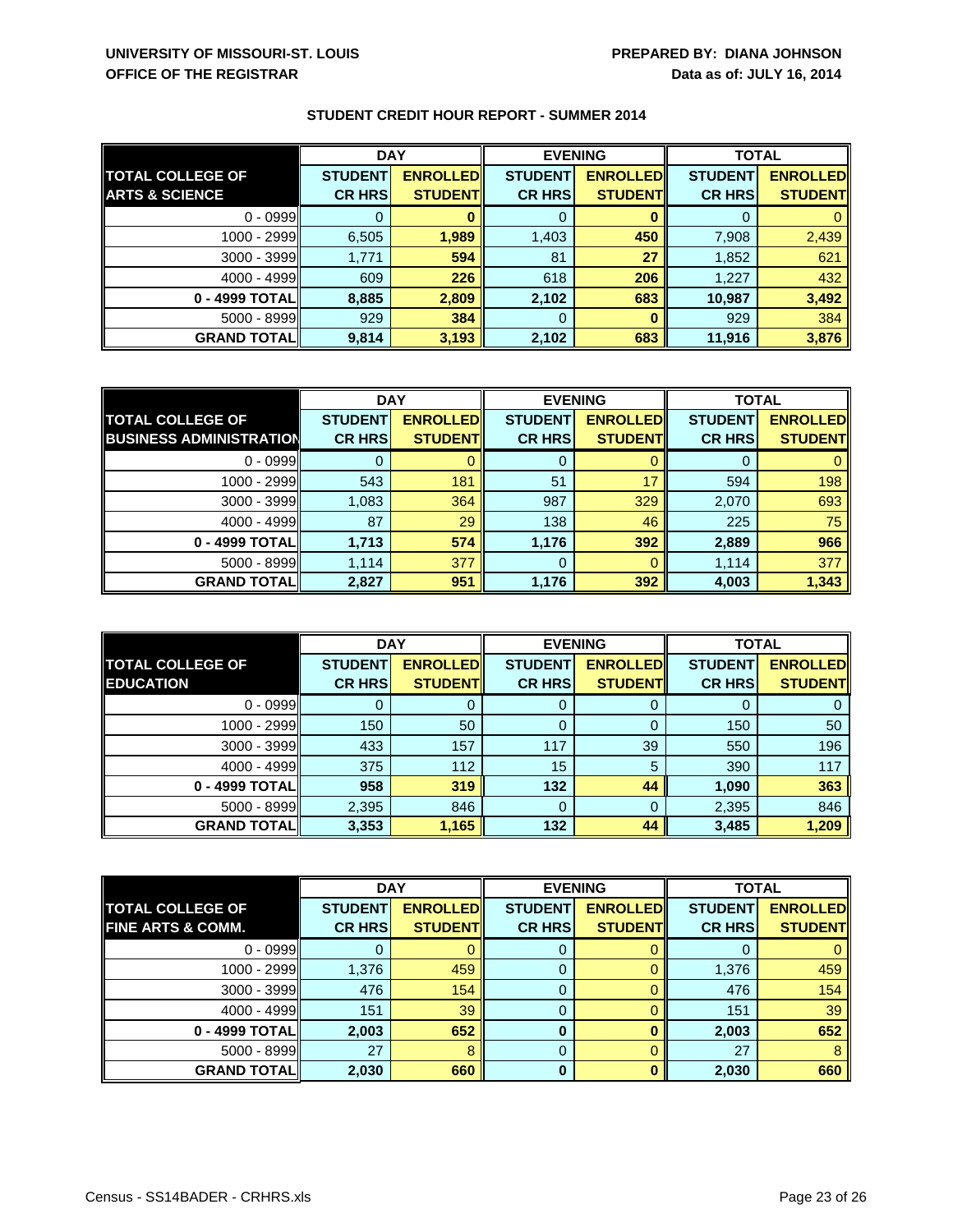|                             | <b>DAY</b>     |                 | <b>EVENING</b> |                 | <b>TOTAL</b>   |                 |
|-----------------------------|----------------|-----------------|----------------|-----------------|----------------|-----------------|
| UMSLMU ENGINEERING          | <b>STUDENT</b> | <b>ENROLLED</b> | <b>STUDENT</b> | <b>ENROLLED</b> | <b>STUDENT</b> | <b>ENROLLED</b> |
| <b>PRE-ENGINEERING INC</b>  | <b>CR HRS</b>  | <b>STUDENT</b>  | <b>CR HRS</b>  | <b>STUDENT</b>  | <b>CR HRS</b>  | <b>STUDENT</b>  |
| 0 - 0999 Pre-Engineering    |                |                 |                |                 |                |                 |
| 1000 - 2999 Pre-Engineering |                |                 |                |                 | $\Omega$       |                 |
| $0 - 0999$                  |                |                 |                |                 | 0              |                 |
| 1000 - 2999                 |                |                 | 147            | 49              | 147            | 49              |
| $3000 - 3999$               |                |                 | 174            | 56              | 174            | 56              |
| 4000 - 4999                 | 3              |                 | 330            | 129             | 333            | 130             |
| 0 - 4999 TOTAL              | 3              |                 | 651            | 234             | 654            | 235             |
| 5000 - 8999                 |                |                 |                |                 | $\Omega$       |                 |
| <b>GRAND TOTAL</b>          | 3              |                 | 651            | 234             | 654            | 235             |

|                                           | <b>DAY</b>                      |                                   | <b>TOTAL</b><br><b>EVENING</b>  |                                   |                                 |                                   |
|-------------------------------------------|---------------------------------|-----------------------------------|---------------------------------|-----------------------------------|---------------------------------|-----------------------------------|
| <b>TOTAL COLLEGE OF</b><br><b>NURSING</b> | <b>STUDENT</b><br><b>CR HRS</b> | <b>ENROLLED</b><br><b>STUDENT</b> | <b>STUDENT</b><br><b>CR HRS</b> | <b>ENROLLED</b><br><b>STUDENT</b> | <b>STUDENT</b><br><b>CR HRS</b> | <b>ENROLLED</b><br><b>STUDENT</b> |
|                                           |                                 |                                   |                                 |                                   |                                 |                                   |
| $0 - 0999$                                |                                 |                                   |                                 |                                   | O                               |                                   |
| 1000 - 2999                               |                                 |                                   |                                 |                                   | $\Omega$                        |                                   |
| 3000 - 3999                               | 739                             | 160                               | 357                             | 108                               | 1,096                           | 268                               |
| 4000 - 4999                               | 775                             | 231                               | 251                             | 54                                | 1,026                           | 285                               |
| 0 - 4999 TOTAL                            | 1,514                           | 391                               | 608                             | 162                               | 2,122                           | 553                               |
| $5000 - 8999$                             | 745                             | 229                               |                                 |                                   | 745                             | 229                               |
| <b>GRAND TOTAL</b>                        | 2,259                           | 620                               | 608                             | 162                               | 2,867                           | 782                               |

|                         |                | <b>DAY</b><br><b>EVENING</b> |                |                 | <b>TOTAL</b>   |                 |
|-------------------------|----------------|------------------------------|----------------|-----------------|----------------|-----------------|
| <b>TOTAL COLLEGE OF</b> | <b>STUDENT</b> | <b>ENROLLED</b>              | <b>STUDENT</b> | <b>ENROLLED</b> | <b>STUDENT</b> | <b>ENROLLED</b> |
| <b>OPTOMETRY</b>        | <b>CR HRS</b>  | <b>STUDENT</b>               | <b>CR HRS</b>  | <b>STUDENT</b>  | <b>CR HRS</b>  | <b>STUDENT</b>  |
| $0 - 0999$              |                |                              |                |                 |                |                 |
| $1000 - 2999$           |                |                              |                |                 |                |                 |
| $3000 - 3999$           |                |                              |                |                 |                |                 |
| $4000 - 4999$           |                |                              |                |                 |                |                 |
| 0 - 4999 TOTAL          |                |                              |                |                 |                |                 |
| $5000 - 8999$           | 585            | 114                          |                |                 | 585            | 114             |
| <b>GRAND TOTAL</b>      | 585            | $114$                        | 0              |                 | 585            | 114             |

|                    | <b>DAY</b><br><b>EVENING</b> |                 |                | <b>TOTAL</b>    |                |                 |
|--------------------|------------------------------|-----------------|----------------|-----------------|----------------|-----------------|
| <b>TOTAL</b>       | <b>STUDENT</b>               | <b>ENROLLED</b> | <b>STUDENT</b> | <b>ENROLLED</b> | <b>STUDENT</b> | <b>ENROLLED</b> |
| <b>GRADUATE</b>    | <b>CR HRS</b>                | <b>STUDENT</b>  | <b>CR HRS</b>  | <b>STUDENT</b>  | <b>CR HRS</b>  | <b>STUDENT</b>  |
| $0 - 0999$         |                              |                 |                |                 |                |                 |
| $1000 - 2999$      |                              |                 |                |                 |                |                 |
| $3000 - 3999$      |                              |                 |                |                 |                |                 |
| 4000 - 4999        |                              |                 |                |                 |                |                 |
| 0 - 4999 TOTAL     |                              |                 | 0              |                 |                |                 |
| $5000 - 8999$      | 63                           | 21              |                |                 | 63             | 21              |
| <b>GRAND TOTAL</b> | 63                           | 21              | n              |                 | 63             | 21              |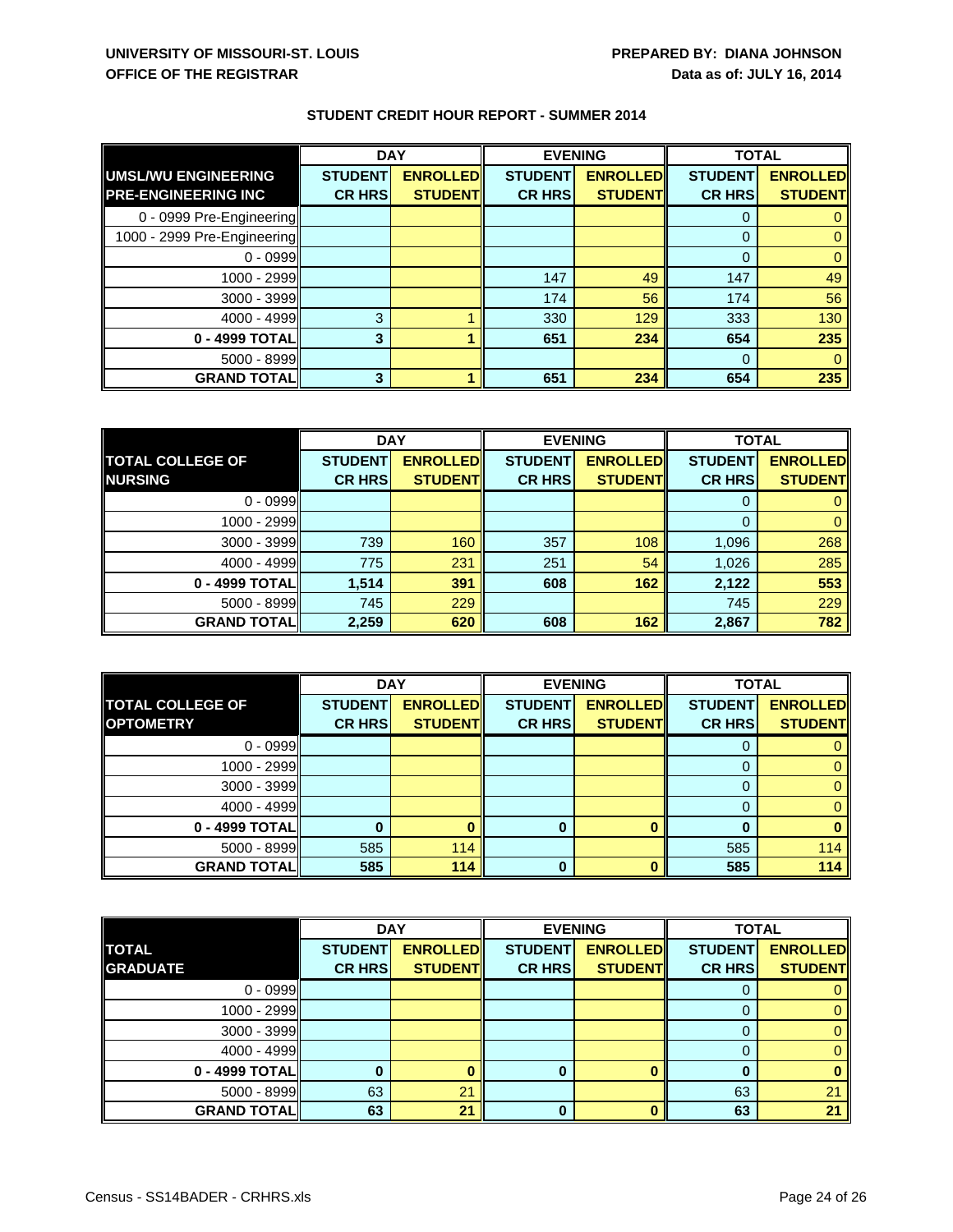|                         |                | <b>DAY</b><br><b>EVENING</b> |                |                 | <b>TOTAL</b>   |                 |
|-------------------------|----------------|------------------------------|----------------|-----------------|----------------|-----------------|
| <b>TOTAL AIR &amp;</b>  | <b>STUDENT</b> | <b>ENROLLED</b>              | <b>STUDENT</b> | <b>ENROLLED</b> | <b>STUDENT</b> | <b>ENROLLED</b> |
| <b>MILITARY SCIENCE</b> | <b>CR HRS</b>  | <b>STUDENT</b>               | <b>CR HRS</b>  | <b>STUDENT</b>  | <b>CR HRS</b>  | <b>STUDENT</b>  |
| $0 - 0999$              |                |                              |                |                 |                |                 |
| 1000 - 2999             |                |                              |                |                 |                |                 |
| $3000 - 3999$           |                |                              |                |                 |                |                 |
| $4000 - 4999$           |                |                              |                |                 |                |                 |
| $0 - 4999$ TOTAL        |                |                              |                |                 |                |                 |
| $5000 - 8999$           |                |                              |                |                 |                |                 |
| <b>GRAND TOTAL</b>      |                |                              |                |                 |                |                 |

|                    | <b>DAY</b>     |                 | <b>EVENING</b> |                 | <b>TOTAL</b>   |                 |
|--------------------|----------------|-----------------|----------------|-----------------|----------------|-----------------|
|                    | <b>STUDENT</b> | <b>ENROLLED</b> | <b>STUDENT</b> | <b>ENROLLED</b> | <b>STUDENT</b> | <b>ENROLLED</b> |
| <b>TOTAL CO-OP</b> | <b>CR HRS</b>  | <b>STUDENT</b>  | <b>CR HRS</b>  | <b>STUDENT</b>  | <b>CR HRS</b>  | <b>STUDENT</b>  |
| $0 - 0999$         |                |                 |                |                 |                |                 |
| $1000 - 2999$      |                |                 |                |                 |                |                 |
| $3000 - 3999$      | 97             | 20              |                |                 | 97             | 20              |
| $4000 - 4999$      | 60             | 17              |                |                 | 60             | 17              |
| 0 - 4999 TOTAL     | 157            | 37              | 0              |                 | 157.0          | 37              |
| $5000 - 8999$      | 12             |                 |                |                 | 12             |                 |
| <b>GRAND TOTAL</b> | 169            | 40              | $\bf{0}$       |                 | 169            | 40              |

|                        | <b>DAY</b>     |                 | <b>EVENING</b> |                 | <b>TOTAL</b>   |                 |
|------------------------|----------------|-----------------|----------------|-----------------|----------------|-----------------|
|                        | <b>STUDENT</b> | <b>ENROLLED</b> | <b>STUDENT</b> | <b>ENROLLED</b> | <b>STUDENT</b> | <b>ENROLLED</b> |
| <b>TOTAL ON CAMPUS</b> | <b>CR HRS</b>  | <b>STUDENT</b>  | <b>CR HRS</b>  | <b>STUDENT</b>  | <b>CR HRS</b>  | <b>STUDENT</b>  |
| $0 - 0999$             |                |                 | U              |                 |                |                 |
| 1000 - 2999            | 8,574          | 2,679           | 1,601          | 516             | 10,175         | 3,195           |
| $3000 - 3999$          | 4,599          | 1,449           | 1,716          | 559             | 6,315          | 2,008           |
| $4000 - 4999$          | 2,060          | 655             | 1,352          | 440             | 3,412          | 1,095           |
| $0 - 4999$ TOTAL       | 15,233         | 4,783           | 4,669          | 1,515           | 19,902         | 6,298           |
| $5000 - 8999$          | 5,870          | 1,982           |                |                 | 5,870          | 1,982           |
| <b>GRAND TOTAL</b>     | 21,103         | 6,765           | 4,669          | 1,515           | 25,772         | 8,280           |

| <b>TOTAL OFF CAMPUS</b> | <b>DAY</b>     |                 |                | <b>EVENING</b><br><b>TOTAL</b> |                |                 |
|-------------------------|----------------|-----------------|----------------|--------------------------------|----------------|-----------------|
| <b>CREDIT HOURS BY</b>  | <b>STUDENT</b> | <b>ENROLLED</b> | <b>STUDENT</b> | <b>ENROLLED</b>                | <b>STUDENT</b> | <b>ENROLLED</b> |
| <b>COURSE LEVEL</b>     | <b>CR HRS</b>  | <b>STUDENT</b>  | <b>CR HRS</b>  | <b>STUDENT</b>                 | <b>CR HRS</b>  | <b>STUDENT</b>  |
| $0 - 0999$              |                |                 |                |                                |                |                 |
| 1000 - 2999             | 274            | 93              |                |                                | 274            | 93              |
| $3000 - 3999$           | 238            | 79              |                |                                | 238            | 79              |
| $4000 - 4999$           | 237            | 69              |                |                                | 237            | 69              |
| 0 - 4999 TOTAL          | 749            | 241             | 0              |                                | 749            | 241             |
| $5000 - 8999$           | 1,918          | 645             |                |                                | 1,918          | 645             |
| <b>GRAND TOTAL</b>      | 2,667          | 886             | $\Omega$       |                                | 2,667          | 886             |